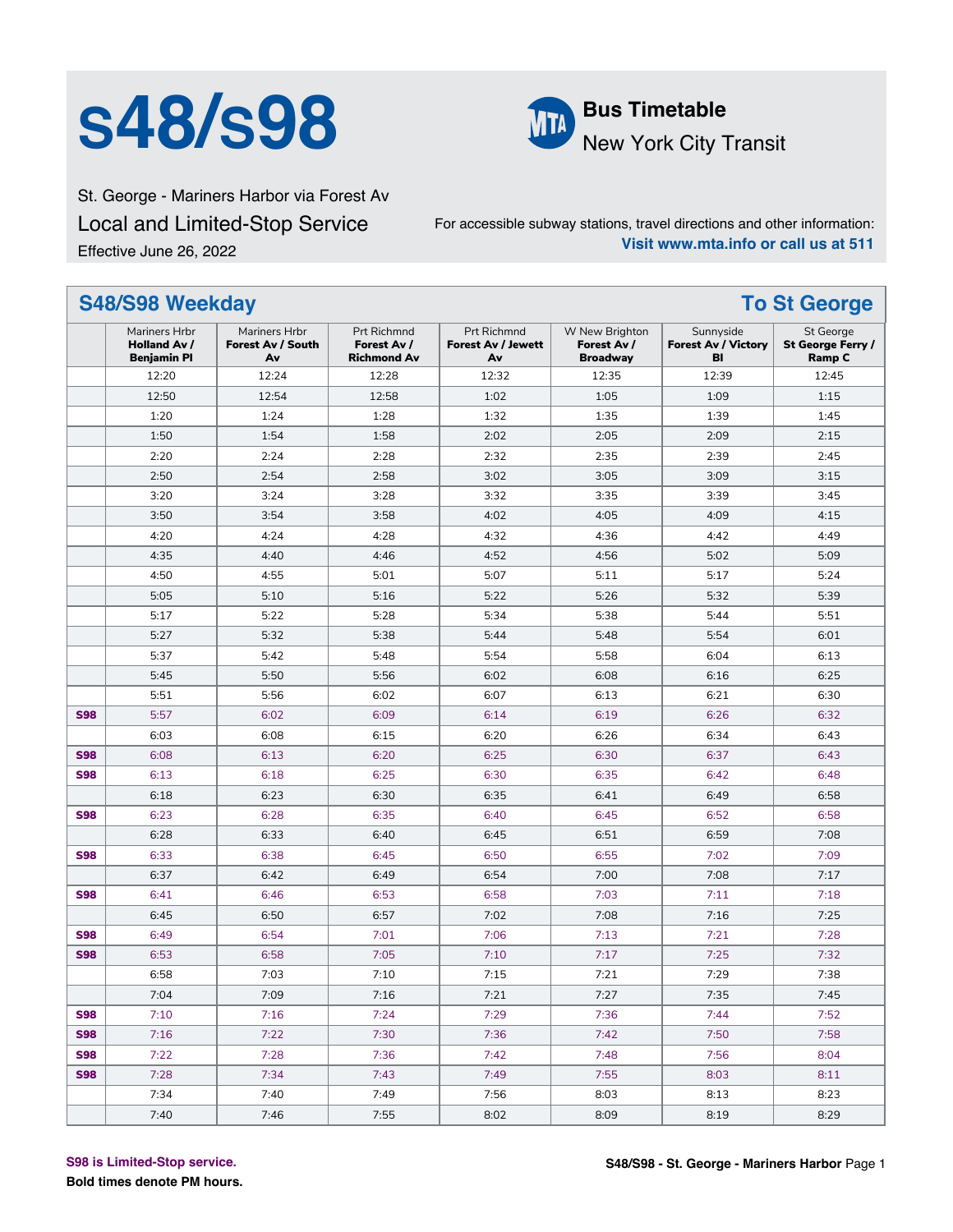|            | Mariners Hrbr<br>Holland Av /<br><b>Benjamin Pl</b> | Mariners Hrbr<br>Forest Av / South<br>Av | Prt Richmnd<br>Forest Av /<br><b>Richmond Av</b> | Prt Richmnd<br><b>Forest Av / Jewett</b><br>Av | W New Brighton<br>Forest Av /<br><b>Broadway</b> | Sunnyside<br><b>Forest Av / Victory</b><br>BI | St George<br>St George Ferry /<br>Ramp C |
|------------|-----------------------------------------------------|------------------------------------------|--------------------------------------------------|------------------------------------------------|--------------------------------------------------|-----------------------------------------------|------------------------------------------|
| <b>S98</b> | 7:46                                                | 7:52                                     | 8:01                                             | 8:07                                           | 8:13                                             | 8:21                                          | 8:29                                     |
|            | 7:52                                                | 7:58                                     | 8:07                                             | 8:14                                           | 8:21                                             | 8:31                                          | 8:41                                     |
| <b>S98</b> | 7:58                                                | 8:04                                     | 8:13                                             | 8:19                                           | 8:25                                             | 8:33                                          | 8:41                                     |
|            | 8:04                                                | 8:10                                     | 8:19                                             | 8:26                                           | 8:33                                             | 8:42                                          | 8:52                                     |
| <b>S98</b> | 8:10                                                | 8:16                                     | 8:25                                             | 8:31                                           | 8:37                                             | 8:45                                          | 8:53                                     |
|            | 8:16                                                | 8:22                                     | 8:31                                             | 8:38                                           | 8:44                                             | 8:53                                          | 9:03                                     |
|            | 8:22                                                | 8:28                                     | 8:37                                             | 8:44                                           | 8:50                                             | 8:59                                          | 9:09                                     |
|            | 8:29                                                | 8:35                                     | 8:42                                             | 8:49                                           | 8:55                                             | 9:04                                          | 9:14                                     |
|            | 8:37                                                | 8:43                                     | 8:50                                             | 8:57                                           | 9:03                                             | 9:12                                          | 9:22                                     |
|            | 8:45                                                | 8:51                                     | 8:58                                             | 9:05                                           | 9:11                                             | 9:20                                          | 9:30                                     |
|            | 8:53                                                | 8:59                                     | 9:06                                             | 9:13                                           | 9:19                                             | 9:28                                          | 9:38                                     |
|            | 9:01                                                | 9:07                                     | 9:14                                             | 9:21                                           | 9:27                                             | 9:36                                          | 9:46                                     |
|            | 9:11                                                | 9:17                                     | 9:24                                             | 9:31                                           | 9:37                                             | 9:46                                          | 9:56                                     |
|            | 9:23                                                | 9:29                                     | 9:36                                             | 9:43                                           | 9:49                                             | 9:58                                          | 10:08                                    |
|            | 9:35                                                | 9:41                                     | 9:48                                             | 9:55                                           | 10:01                                            | 10:10                                         | 10:20                                    |
|            | 9:50                                                | 9:56                                     | 10:03                                            | 10:10                                          | 10:16                                            | 10:25                                         | 10:35                                    |
|            | 10:05                                               | 10:11                                    | 10:18                                            | 10:25                                          | 10:31                                            | 10:40                                         | 10:50                                    |
|            | 10:20                                               | 10:26                                    | 10:33                                            | 10:40                                          | 10:46                                            | 10:55                                         | 11:05                                    |
|            | 10:35                                               | 10:41                                    | 10:48                                            | 10:55                                          | 11:01                                            | 11:10                                         | 11:20                                    |
|            | 10:50                                               | 10:56                                    | 11:03                                            | 11:10                                          | 11:16                                            | 11:25                                         | 11:35                                    |
|            | 11:05                                               | 11:11                                    | 11:18                                            | 11:25                                          | 11:31                                            | 11:40                                         | 11:50                                    |
|            | 11:18                                               | 11:24                                    | 11:31                                            | 11:38                                          | 11:44                                            | 11:53                                         | 12:03                                    |
|            | 11:30                                               | 11:36                                    | 11:43                                            | 11:50                                          | 11:56                                            | 12:05                                         | 12:15                                    |
|            | 11:42                                               | 11:48                                    | 11:55                                            | 12:02                                          | 12:08                                            | 12:17                                         | 12:27                                    |
|            | 11:54                                               | 12:00                                    | 12:07                                            | 12:14                                          | 12:20                                            | 12:29                                         | 12:39                                    |
|            | 12:06                                               | 12:12                                    | 12:19                                            | 12:26                                          | 12:32                                            | 12:41                                         | 12:51                                    |
|            | 12:18                                               | 12:24                                    | 12:31                                            | 12:39                                          | 12:45                                            | 12:54                                         | 1:04                                     |
|            | 12:30                                               | 12:36                                    | 12:44                                            | 12:52                                          | 12:58                                            | 1:07                                          | 1:17                                     |
|            | 12:42                                               | 12:48                                    | 12:56                                            | 1:04                                           | 1:10                                             | 1:19                                          | 1:29                                     |
|            | 12:54                                               | 1:00                                     | 1:08                                             | 1:16                                           | 1:22                                             | 1:31                                          | 1:41                                     |
|            | 1:06                                                | 1:12                                     | 1:20                                             | 1:28                                           | 1:34                                             | 1:43                                          | 1:53                                     |
|            | 1:18                                                | 1:24                                     | 1:32                                             | 1:40                                           | 1:46                                             | 1:55                                          | 2:05                                     |
|            | 1:30                                                | 1:36                                     | 1:44                                             | 1:52                                           | 1:58                                             | 2:07                                          | 2:17                                     |
|            | 1:42                                                | 1:48                                     | 1:56                                             | 2:04                                           | 2:12                                             | 2:22                                          | 2:32                                     |
|            | 1:54                                                | 2:00                                     | 2:11                                             | 2:19                                           | 2:27                                             | 2:37                                          | 2:47                                     |
|            | 2:06                                                | 2:13                                     | 2:24                                             | 2:32                                           | 2:40                                             | 2:50                                          | 3:00                                     |
|            | 2:18                                                | 2:25                                     | 2:36                                             | 2:44                                           | 2:52                                             | 3:02                                          | 3:11                                     |
|            | 2:30                                                | 2:37                                     | 2:48                                             | 2:56                                           | 3:04                                             | 3:14                                          | 3:23                                     |
|            | 2:45                                                | 2:52                                     | 3:03                                             | 3:11                                           | 3:17                                             | 3:27                                          | 3:36                                     |
|            | 3:00                                                | 3:06                                     | 3:15                                             | 3:23                                           | 3:29                                             | 3:39                                          | 3:48                                     |
|            | 3:15                                                | 3:21                                     | 3:30                                             | 3:38                                           | 3:44                                             | 3:54                                          | 4:03                                     |
|            | 3:30                                                | 3:36                                     | 3:45                                             | 3:53                                           | 3:59                                             | 4:09                                          | 4:18                                     |
|            | 3:40                                                | 3:46                                     | 3:55                                             | 4:03                                           | 4:09                                             | 4:19                                          | 4:28                                     |
|            | 3:50                                                | 3:56                                     | 4:05                                             | 4:13                                           | 4:19                                             | 4:29                                          | 4:38                                     |
|            | 4:00                                                | 4:06                                     | 4:15                                             | 4:23                                           | 4:29                                             | 4:39                                          | 4:48                                     |
|            | 4:15                                                | 4.21                                     | 4:30                                             | 4:38                                           | 4:44                                             | 4:54                                          | 5:03                                     |
|            | 4:30                                                | 4:36                                     | 4:45                                             | 4:53                                           | 4:59                                             | 5:09                                          | 5:18                                     |
|            | 4:45                                                | 4:51                                     | 5:00                                             | 5:08                                           | 5:14                                             | 5:24                                          | 5:33                                     |
|            | 5:00                                                | 5:06                                     | 5:15                                             | 5:23                                           | 5:29                                             | 5:39                                          | 5:48                                     |
|            | 5:15                                                | 5:21                                     | 5:30                                             | 5:37                                           | 5:43                                             | 5:52                                          | 6:01                                     |
|            | 5:30                                                | 5:36                                     | 5:44                                             | 5:51                                           | 5:57                                             | 6:06                                          | 6:15                                     |

**S98 is Limited-Stop service.**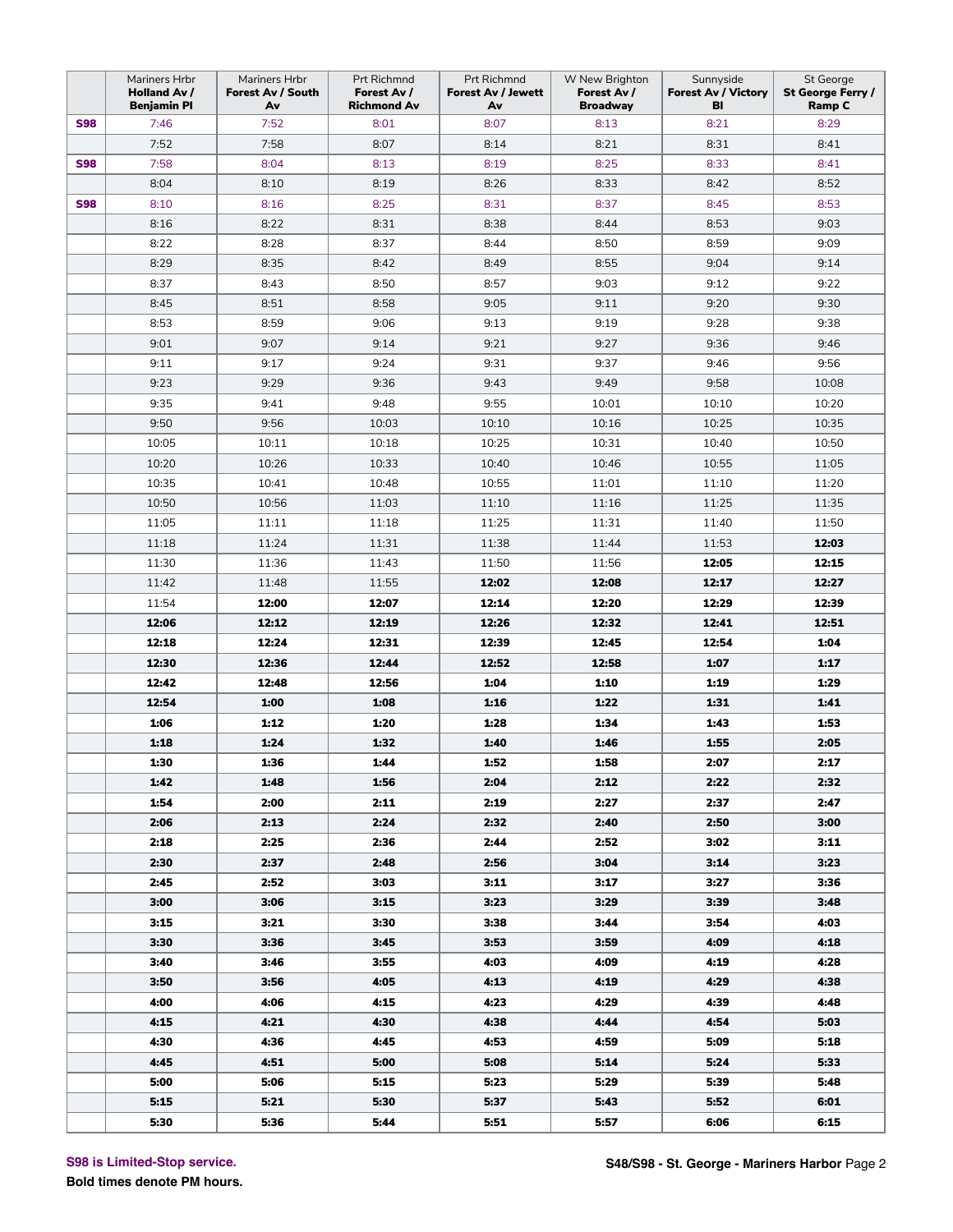| Mariners Hrbr<br><b>Holland Av /</b><br><b>Benjamin PI</b> | Mariners Hrbr<br>Forest Av / South<br>Av | Prt Richmnd<br>Forest Av /<br><b>Richmond Av</b> | Prt Richmnd<br><b>Forest Av / Jewett</b><br>Av | W New Brighton<br>Forest Av /<br><b>Broadway</b> | Sunnyside<br><b>Forest Av / Victory</b><br><b>BI</b> | St George<br>St George Ferry /<br>Ramp C |
|------------------------------------------------------------|------------------------------------------|--------------------------------------------------|------------------------------------------------|--------------------------------------------------|------------------------------------------------------|------------------------------------------|
| 5:40                                                       | 5:46                                     | 5:54                                             | 6:01                                           | 6:07                                             | 6:16                                                 | 6:25                                     |
| 5:50                                                       | 5:56                                     | 6:04                                             | 6:11                                           | 6:17                                             | 6:26                                                 | 6:35                                     |
| 6:00                                                       | 6:06                                     | 6:14                                             | 6:21                                           | 6:27                                             | 6:36                                                 | 6:45                                     |
| 6:15                                                       | 6:21                                     | 6:29                                             | 6:36                                           | 6:42                                             | 6:51                                                 | 7:00                                     |
| 6:30                                                       | 6:36                                     | 6:44                                             | 6:51                                           | 6:57                                             | 7:06                                                 | 7:15                                     |
| 6:45                                                       | 6:51                                     | 6:59                                             | 7:06                                           | 7:12                                             | 7:21                                                 | 7:30                                     |
| 7:00                                                       | 7:06                                     | 7:14                                             | 7:21                                           | 7:27                                             | 7:36                                                 | 7:44                                     |
| 7:15                                                       | 7:21                                     | 7:29                                             | 7:36                                           | 7:41                                             | 7:50                                                 | 7:58                                     |
| 7:30                                                       | 7:35                                     | 7:42                                             | 7:49                                           | 7:54                                             | 8:03                                                 | 8:11                                     |
| 7:50                                                       | 7:55                                     | 8:02                                             | 8:09                                           | 8:14                                             | 8:23                                                 | 8:31                                     |
| 8:15                                                       | 8:20                                     | 8:27                                             | 8:34                                           | 8:38                                             | 8:46                                                 | 8:54                                     |
| 8:40                                                       | 8:45                                     | 8:51                                             | 8:57                                           | 9:01                                             | 9:09                                                 | 9:17                                     |
| 9:10                                                       | 9:15                                     | 9:21                                             | 9:27                                           | 9:31                                             | 9:39                                                 | 9:47                                     |
| 9:40                                                       | 9:45                                     | 9:51                                             | 9:57                                           | 10:01                                            | 10:07                                                | 10:15                                    |
| 10:10                                                      | 10:15                                    | 10:20                                            | 10:25                                          | 10:29                                            | 10:35                                                | 10:43                                    |
| 10:45                                                      | 10:50                                    | 10:55                                            | 11:00                                          | 11:04                                            | 11:10                                                | 11:18                                    |
| 11:20                                                      | 11:25                                    | 11:30                                            | 11:35                                          | 11:39                                            | 11:45                                                | 11:53                                    |
| 11:50                                                      | 11:55                                    | 12:00                                            | 12:05                                          | 12:09                                            | 12:15                                                | 12:23                                    |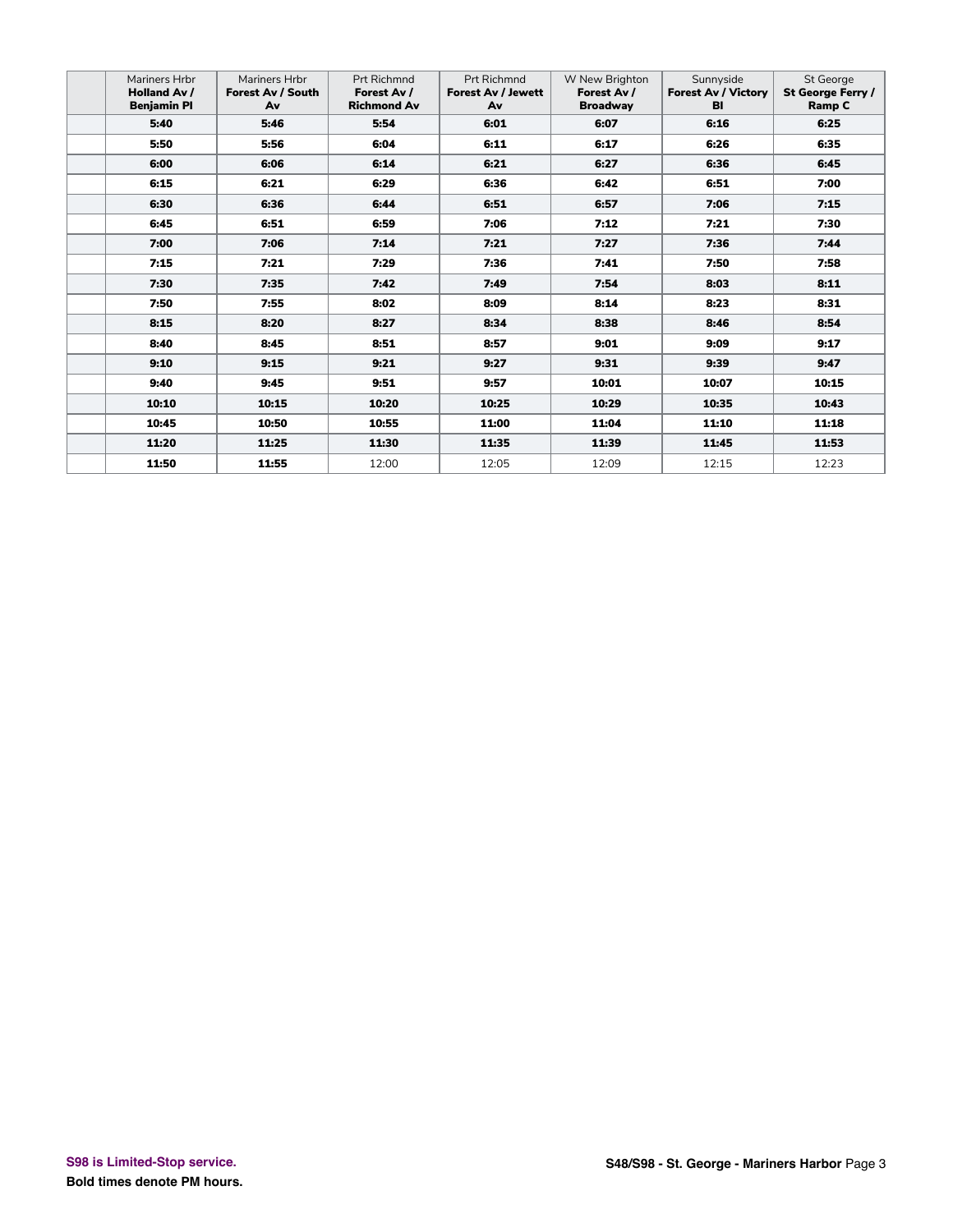| <b>To Mariners Harbor</b><br><b>S48/S98 Weekday</b>           |                                              |                                                  |                                                |                                                  |                                          |                                                            |
|---------------------------------------------------------------|----------------------------------------------|--------------------------------------------------|------------------------------------------------|--------------------------------------------------|------------------------------------------|------------------------------------------------------------|
| St George<br>St George Ferry /<br><b>Ramp C S48 &amp; S98</b> | Sunnyside<br>Forest Av / Oxford<br><b>PI</b> | W New Brighton<br>Forest Av /<br><b>Broadway</b> | Prt Richmnd<br><b>Forest Av / Jewett</b><br>Av | Prt Richmnd<br>Forest Av /<br><b>Richmond Av</b> | Mariners Hrbr<br>South Av / Forest<br>Av | Mariners Hrbr<br><b>Holland Av /</b><br><b>Benjamin Pl</b> |
| 1:00                                                          | 1:07                                         | 1:13                                             | 1:17                                           | 1:22                                             | 1:27                                     | 1:30                                                       |
| 1:30                                                          | 1:36                                         | 1:41                                             | 1:44                                           | 1:48                                             | 1:52                                     | 1:54                                                       |
| 2:00                                                          | 2:06                                         | 2:11                                             | 2:14                                           | 2:18                                             | 2:22                                     | 2:24                                                       |
| 2:30                                                          | 2:36                                         | 2:41                                             | 2:44                                           | 2:48                                             | 2:52                                     | 2:54                                                       |
| 3:00                                                          | 3:05                                         | 3:09                                             | 3:12                                           | 3:15                                             | 3:19                                     | 3:21                                                       |
| 3:30                                                          | 3:35                                         | 3:39                                             | 3:42                                           | 3:45                                             | 3:49                                     | 3:51                                                       |
| 4:00                                                          | 4:05                                         | 4:09                                             | 4:12                                           | 4:15                                             | 4:19                                     | 4:21                                                       |
| 4:30                                                          | 4:35                                         | 4:39                                             | 4:42                                           | 4:45                                             | 4:49                                     | 4:51                                                       |
| 5:00                                                          | 5:07                                         | 5:13                                             | 5:17                                           | 5:23                                             | 5:28                                     | 5:31                                                       |
| 5:30                                                          | 5:37                                         | 5:43                                             | 5:47                                           | 5:53                                             | 5:58                                     | 6:01                                                       |
| 6:00                                                          | 6:08                                         | 6:17                                             | 6:21                                           | 6:27                                             | 6:33                                     | 6:36                                                       |
| 6:30                                                          | 6:41                                         | 6:50                                             | 6:55                                           | 7:02                                             | 7:09                                     | 7:12                                                       |
| 6:45                                                          | 6:56                                         | 7:05                                             | 7:10                                           | 7:17                                             | 7:24                                     | 7:27                                                       |
| 7:00                                                          | 7:11                                         | 7:20                                             | 7:25                                           | 7:32                                             | 7:39                                     | 7:43                                                       |
| 7:15                                                          | 7:26                                         | 7:35                                             | 7:41                                           | 7:48                                             | 7:55                                     | 7:59                                                       |
| 7:30                                                          | 7:40                                         | 7:49                                             | 7:55                                           | 8:02                                             | 8:09                                     | 8:13                                                       |
| 7:47                                                          | 7:57                                         | 8:06                                             | 8:12                                           | 8:19                                             | 8:26                                     | 8:30                                                       |
| 8:00                                                          | 8:10                                         | 8:19                                             | 8:25                                           | 8:32                                             | 8:39                                     | 8:43                                                       |
| 8:15                                                          | 8:25                                         | 8:34                                             | 8:40                                           | 8:47                                             | 8:54                                     | 8:58                                                       |
| 8:30                                                          | 8:40                                         | 8:49                                             | 8:55                                           | 9:02                                             | 9:09                                     | 9:13                                                       |
| 8:45                                                          | 8:55                                         | 9:04                                             | 9:10                                           | 9:17                                             | 9:24                                     | 9:28                                                       |
| 9:00                                                          | 9:10                                         | 9:19                                             | 9:25                                           | 9:32                                             | 9:39                                     | 9:43                                                       |
| 9:15                                                          | 9:25                                         | 9:34                                             | 9:40                                           | 9:47                                             | 9:54                                     | 9:58                                                       |
| 9:30                                                          | 9:40                                         | 9:49                                             | 9:55                                           | 10:02                                            | 10:09                                    | 10:13                                                      |
| 9:45                                                          | 9:55                                         | 10:04                                            | 10:10                                          | 10:17                                            | 10:24                                    | 10:28                                                      |
| 10:00                                                         | 10:10                                        | 10:19                                            | 10:25                                          | 10:32                                            | 10:39                                    | 10:43                                                      |
| 10:15                                                         | 10:25                                        | 10:34                                            | 10:40                                          | 10:47                                            | 10:54                                    | 10:58                                                      |
| 10:30                                                         | 10:40                                        | 10:49                                            | 10:55                                          | 11:02                                            | 11:09                                    | 11:13                                                      |
| 10:45                                                         | 10:55                                        | 11:04                                            | 11:10                                          | 11:17                                            | 11:24                                    | 11:28                                                      |
| 11:00                                                         | 11:10                                        | 11:19                                            | 11:25                                          | 11:32                                            | 11:39                                    | 11:43                                                      |
| 11:15                                                         | 11:25                                        | 11:34                                            | 11:40                                          | 11:48                                            | 11:55                                    | 11:59                                                      |
| 11:30                                                         | 11:40                                        | 11:50                                            | 11:56                                          | 12:04                                            | 12:11                                    | 12:15                                                      |
| 11:45                                                         | 11:55                                        | 12:05                                            | 12:11                                          | 12:19                                            | 12:26                                    | 12:30                                                      |
| 12:00                                                         | 12:10                                        | 12:20                                            | 12:26                                          | 12:34                                            | 12:41                                    | 12:45                                                      |
| 12:15                                                         | 12:25                                        | 12:35                                            | 12:41                                          | 12:49                                            | 12:56                                    | 1:00                                                       |
| 12:30                                                         | 12:40                                        | 12:50                                            | 12:56                                          | 1:04                                             | 1:11                                     | 1:15                                                       |
| 12:45                                                         | 12:55                                        | 1:05                                             | 1:11                                           | 1:19                                             | 1:26                                     | 1:30                                                       |
| 1:00                                                          | 1:10                                         | 1:20                                             | 1:26                                           | 1:34                                             | 1:41                                     | 1:45                                                       |
| 1:10                                                          | 1:20                                         | 1:30                                             | 1:36                                           | 1:44                                             | 1:51                                     | 1:55                                                       |
| 1:20                                                          | 1:30                                         | 1:40                                             | 1:46                                           | 1:54                                             | 2:01                                     | 2:05                                                       |
| 1:30                                                          | 1:40                                         | 1:50                                             | 1:56                                           | 2:04                                             | 2:11                                     | 2:15                                                       |
| 1:40                                                          | 1:50                                         | 2:00                                             | 2:06                                           | 2:14                                             | 2:21                                     | 2:25                                                       |
| 1:50                                                          | 2:00                                         | 2:10                                             | 2:16                                           | 2:24                                             | 2:31                                     | 2:36                                                       |
| 2:00                                                          | 2:10                                         | 2:20                                             | 2:26                                           | 2:34                                             | 2:42                                     | 2:47                                                       |
| 2:12                                                          | 2:22                                         | 2:32                                             | 2:38                                           | 2:48                                             | 2:56                                     | 3:01                                                       |
| 2:24                                                          | 2:34                                         | 2:45                                             | 2:51                                           | 3:01                                             | 3:09                                     | 3:14                                                       |
| 2:36                                                          | 2:48                                         | 2:59                                             | 3:05                                           | 3:15                                             | 3:23                                     | 3:28                                                       |
| 2:48                                                          | 3:00                                         | 3:11                                             | 3:17                                           | 3:27                                             | 3:35                                     | 3:40                                                       |
| 3:00                                                          | 3:12                                         | 3:23                                             | 3:29                                           | 3:39                                             | 3:47                                     | 3:52                                                       |

**S98 is Limited-Stop service.**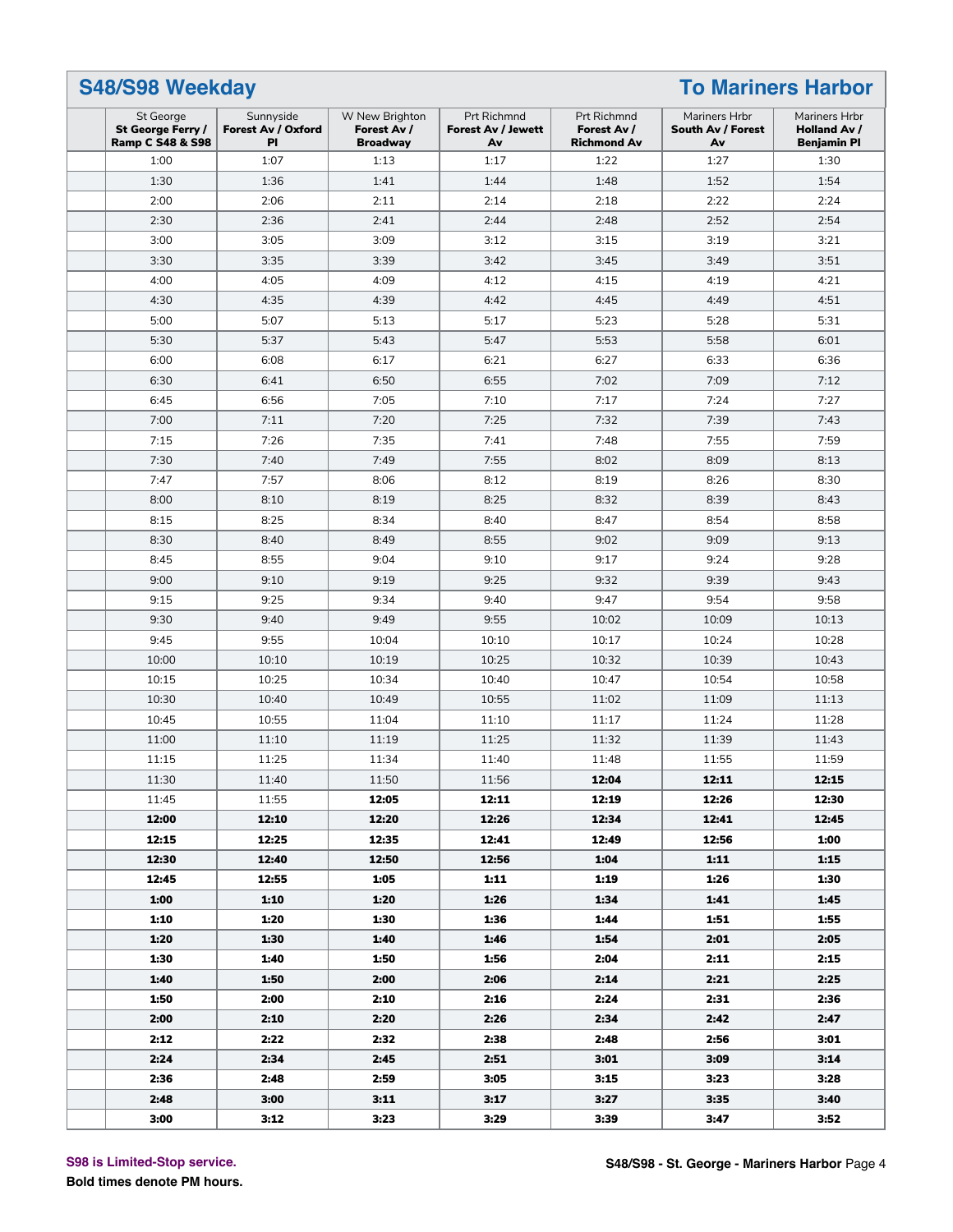|            | St George<br>St George Ferry / | Sunnyside<br>Forest Av / Oxford | W New Brighton<br>Forest Av / | Prt Richmnd<br><b>Forest Av / Jewett</b> | Prt Richmnd<br>Forest Av / | Mariners Hrbr<br>South Av / Forest | Mariners Hrbr<br>Holland Av / |
|------------|--------------------------------|---------------------------------|-------------------------------|------------------------------------------|----------------------------|------------------------------------|-------------------------------|
|            | <b>Ramp C S48 &amp; S98</b>    | PI                              | <b>Broadway</b>               | Av                                       | <b>Richmond Av</b>         | Av                                 | <b>Benjamin Pl</b>            |
|            | 3:12                           | 3:24                            | 3:35                          | 3:41                                     | 3:50                       | 3:58                               | 4:03                          |
|            | 3:24                           | 3:36                            | 3:46                          | 3:52                                     | 4:01                       | 4:09                               | 4:14                          |
|            | 3:36                           | 3:46                            | 3:56                          | 4:02                                     | 4:11                       | 4:19                               | 4:24                          |
|            | 3:48                           | 3:58                            | 4:08                          | 4:14                                     | 4:23                       | 4:31                               | 4:35                          |
| <b>S98</b> | 4:00                           | 4:07                            | 4:15                          | 4:20                                     | 4:28                       | 4:35                               | 4:39                          |
|            | 4:03                           | 4:13                            | 4:23                          | 4:29                                     | 4:38                       | 4:45                               | 4:49                          |
| <b>S98</b> | 4:15                           | 4:22                            | 4:30                          | 4:35                                     | 4:43                       | 4:50                               | 4:54                          |
|            | 4:18                           | 4:28                            | 4:38                          | 4:44                                     | 4:52                       | 4:59                               | 5:03                          |
| <b>S98</b> | 4:30                           | 4:37                            | 4:45                          | 4:50                                     | 4:58                       | 5:05                               | 5:09                          |
| <b>S98</b> | 4:31                           | 4:38                            | 4:46                          | 4:51                                     | 4:59                       | 5:06                               | 5:10                          |
|            | 4:33                           | 4:43                            | 4:52                          | 4:58                                     | 5:06                       | 5:13                               | 5:17                          |
| <b>S98</b> | 4:50                           | 4:57                            | 5:05                          | 5:10                                     | 5:18                       | 5:25                               | 5:29                          |
| <b>S98</b> | 4:53                           | 5:00                            | 5:08                          | 5:13                                     | 5:21                       | 5:28                               | 5:32                          |
|            | 4:54                           | 5:04                            | 5:13                          | 5:19                                     | 5:27                       | $\overline{\phantom{a}}$           | $\overline{\phantom{a}}$      |
| <b>S98</b> | 5:10                           | 5:17                            | 5:25                          | 5:30                                     | 5:38                       | 5:45                               | 5:49                          |
| <b>S98</b> | 5:11                           | 5:18                            | 5:26                          | 5:31                                     | 5:39                       |                                    |                               |
|            | 5:14                           | 5:24                            | 5:33                          | 5:39                                     | 5:47                       | 5:54                               | 5:58                          |
| <b>S98</b> | 5:30                           | 5:37                            | 5:45                          | 5:50                                     | 5:58                       | 6:05                               | 6:09                          |
| <b>S98</b> | 5:31                           | 5:38                            | 5:46                          | 5:51                                     | 5:59                       | Ξ                                  | Ξ                             |
|            | 5:34                           | 5:44                            | 5:53                          | 5:59                                     | 6:07                       | 6:14                               | 6:18                          |
| <b>S98</b> | 5:45                           | 5:52                            | 6:00                          | 6:04                                     | 6:09                       | 6:16                               | 6:20                          |
| <b>S98</b> | 5:46                           | 5:53                            | 6:01                          | 6:05                                     | 6:10                       | ä,                                 | ä,                            |
|            | 5:49                           | 5:59                            | 6:08                          | 6:14                                     | 6:22                       | 6:29                               | 6:33                          |
| <b>S98</b> | 6:00                           | 6:07                            | 6:14                          | 6:18                                     | 6:23                       | 6:30                               | 6:34                          |
| <b>S98</b> | 6:01                           | 6:08                            | 6:15                          | 6:19                                     | 6:24                       |                                    |                               |
|            | 6:04                           | 6:14                            | 6:23                          | 6:29                                     | 6:37                       | 6:43                               | 6:47                          |
| <b>S98</b> | 6:15                           | 6:22                            | 6:29                          | 6:33                                     | 6:38                       | 6:45                               | 6:49                          |
| <b>S98</b> | 6:16                           | 6:23                            | 6:30                          | 6:34                                     | 6:39                       | 6:46                               | 6:50                          |
|            | 6:18                           | 6:28                            | 6:37                          | 6:42                                     | 6:48                       | 6:54                               | 6:58                          |
| <b>S98</b> | 6:30                           | 6:37                            | 6:44                          | 6:48                                     | 6:53                       | 7:00                               | 7:04                          |
| <b>S98</b> | 6:31                           | 6:38                            | 6:45                          | 6:49                                     | 6:54                       | 7:01                               | 7:05                          |
|            | 6:34                           | 6:43                            | 6:51                          | 6:56                                     | 7:02                       | 7:08                               | 7:12                          |
| <b>S98</b> | 6:45                           | 6:52                            | 6:59                          | 7:03                                     | 7:08                       | 7:15                               | 7:19                          |
|            | 6:48                           | 6:57                            | 7:05                          | 7:10                                     | 7:16                       | 7:22                               | 7:26                          |
| <b>S98</b> | 7:00                           | 7:07                            | 7:14                          | 7:18                                     | 7:23                       | 7:30                               | 7:34                          |
|            | 7:03                           | 7:12                            | 7:20                          | 7:25                                     | 7:31                       | 7:37                               | 7:41                          |
| <b>S98</b> | 7:15                           | 7:22                            | 7:29                          | 7:33                                     | 7:38                       | 7:45                               | 7:49                          |
|            | 7:18                           | 7:27                            | 7:35                          | 7:40                                     | 7:46                       | 7:52                               | 7:56                          |
| <b>S98</b> | 7:30                           | 7:37                            | 7:44                          | 7:48                                     | 7:53                       | 8:00                               | 8:04                          |
|            | 7:33                           | 7:42                            | 7:50                          | 7:55                                     | 8:01                       | $\sim$                             | $\sim$                        |
| <b>S98</b> | 7:50                           | 7:57                            | 8:04                          | 8:08                                     | 8:13                       | 8:20                               | 8:24                          |
|            | 7:53                           | 8:02                            | 8:10                          | 8:15                                     | 8:21                       | $\sim$                             | $\sim$                        |
| <b>S98</b> | 8:10                           | 8:17                            | 8:24                          | 8:28                                     | 8:33                       | 8:40                               | 8:44                          |
| <b>S98</b> | 8:11                           | 8:18                            | 8:25                          | 8:29                                     | 8:34                       | 8:41                               | 8:45                          |
|            | 8:13                           | 8:22                            | 8:30                          | 8:35                                     | 8:41                       | 8:47                               | 8:51                          |
|            | 8:16                           | 8:25                            | 8:33                          | 8:38                                     | 8:44                       | 8:50                               | 8:54                          |
| <b>S98</b> | 8:30                           | 8:37                            | 8:44                          | 8:48                                     | 8:53                       | 9:00                               | 9:04                          |
|            | 8:33                           | 8:42                            | 8:50                          | 8:55                                     | 9:01                       | $\sim$                             | $\sim$                        |
| <b>S98</b> | 9:00                           | 9:07                            | 9:14                          | 9:18                                     | 9:23                       | 9:30                               | 9:34                          |
|            | 9:03                           | 9:12                            | 9:20                          | 9:25                                     | 9:31                       | 9:37                               | 9:41                          |
| <b>S98</b> | 9:30                           | 9:37                            | 9:44                          | 9:48                                     | 9:52                       | 9:58                               | 10:02                         |
|            |                                |                                 |                               |                                          |                            |                                    |                               |

**S98 is Limited-Stop service.**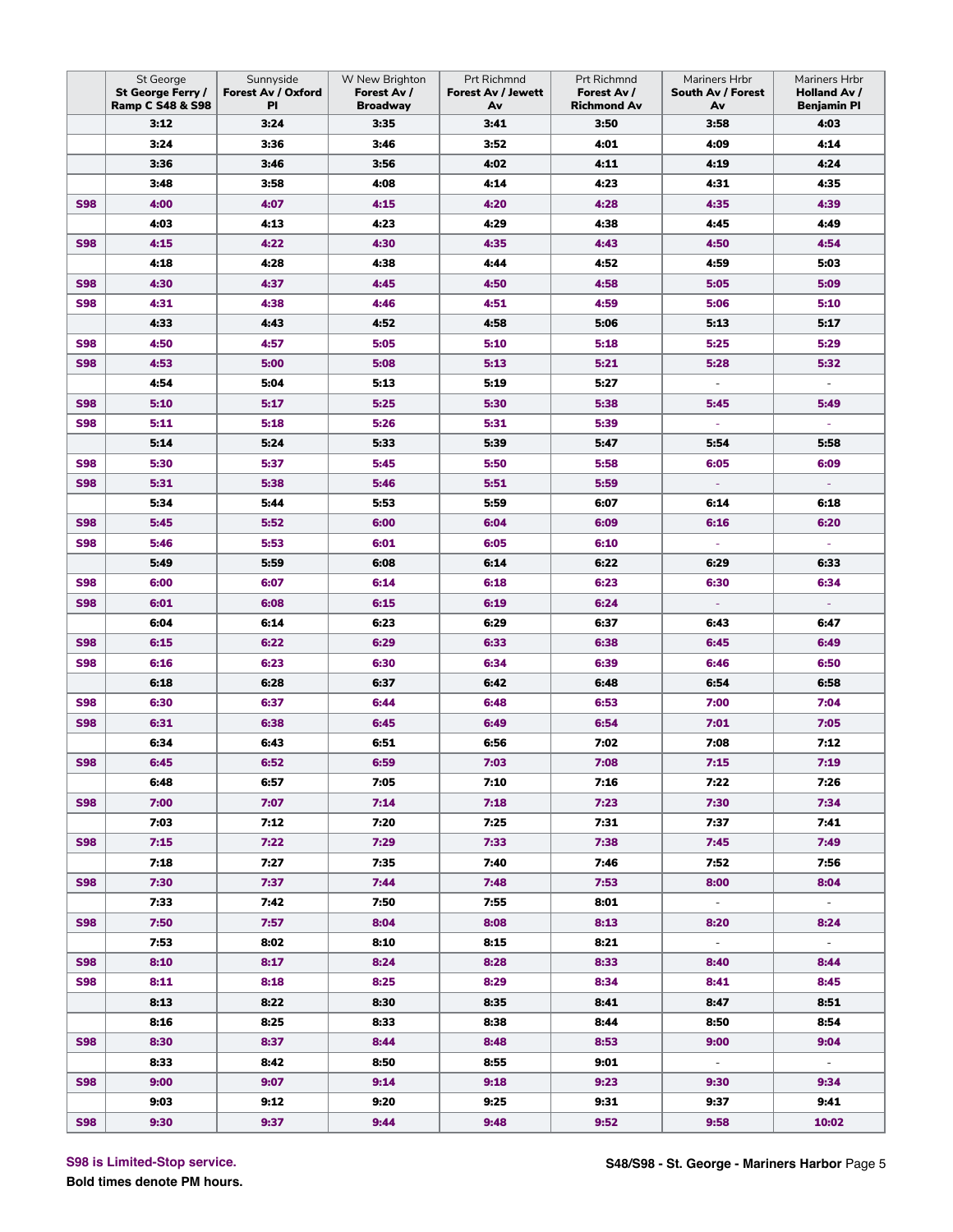|            | <b>St George</b><br>St George Ferry /<br><b>Ramp C S48 &amp; S98</b> | Sunnyside<br>Forest Av / Oxford<br><b>PI</b> | W New Brighton<br>Forest Av /<br><b>Broadway</b> | Prt Richmnd<br><b>Forest Av / Jewett</b><br>Av | Prt Richmnd<br>Forest Av /<br><b>Richmond Av</b> | Mariners Hrbr<br>South Av / Forest<br>Av | Mariners Hrbr<br><b>Holland Av /</b><br><b>Benjamin PI</b> |
|------------|----------------------------------------------------------------------|----------------------------------------------|--------------------------------------------------|------------------------------------------------|--------------------------------------------------|------------------------------------------|------------------------------------------------------------|
|            | 9:33                                                                 | 9:42                                         | 9:49                                             | 9:54                                           | 9:59                                             | 10:05                                    | 10:09                                                      |
|            | 9:36                                                                 | 9:45                                         | 9:52                                             | 9:57                                           | 10:02                                            | 10:08                                    | 10:12                                                      |
| <b>S98</b> | 10:00                                                                | 10:07                                        | 10:14                                            | 10:18                                          | 10:22                                            | 10:28                                    | 10:32                                                      |
|            | 10:03                                                                | 10:12                                        | 10:19                                            | 10:24                                          | 10:29                                            | $\overline{\phantom{0}}$                 | $\overline{\phantom{a}}$                                   |
|            | 10:30                                                                | 10:39                                        | 10:46                                            | 10:51                                          | 10:56                                            | 11:02                                    | 11:06                                                      |
|            | 11:00                                                                | 11:09                                        | 11:16                                            | 11:21                                          | 11:26                                            | 11:32                                    | 11:36                                                      |
|            | 11:30                                                                | 11:39                                        | 11:46                                            | 11:51                                          | 11:56                                            | 12:02                                    | 12:06                                                      |
|            | 12:00                                                                | 12:09                                        | 12:16                                            | 12:21                                          | 12:26                                            | 12:32                                    | 12:36                                                      |
|            | 12:30                                                                | 12:39                                        | 12:46                                            | 12:51                                          | 12:56                                            | 1:02                                     | 1:06                                                       |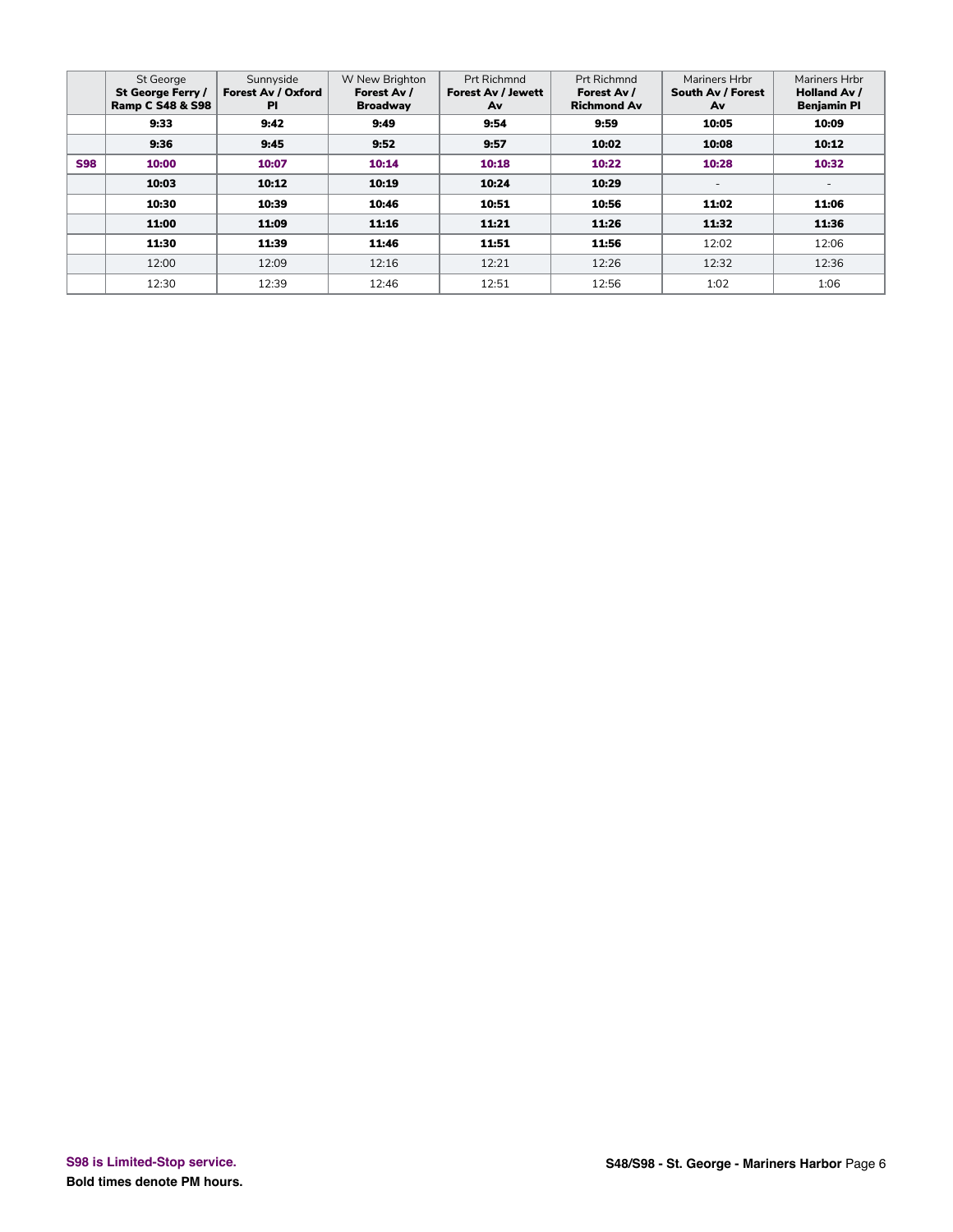|                                                     | <b>To St George</b><br><b>S48/S98 Saturday</b> |                                                  |                                                       |                                                  |                                               |                                                 |  |  |  |
|-----------------------------------------------------|------------------------------------------------|--------------------------------------------------|-------------------------------------------------------|--------------------------------------------------|-----------------------------------------------|-------------------------------------------------|--|--|--|
| Mariners Hrbr<br>Holland Av /<br><b>Benjamin PI</b> | Mariners Hrbr<br>Forest Av / South<br>Av       | Prt Richmnd<br>Forest Av /<br><b>Richmond Av</b> | <b>Prt Richmnd</b><br><b>Forest Av / Jewett</b><br>Av | W New Brighton<br>Forest Av /<br><b>Broadway</b> | Sunnyside<br><b>Forest Av / Victory</b><br>BI | St George<br>St George Ferry /<br><b>Ramp C</b> |  |  |  |
| 12:20                                               | 12:24                                          | 12:29                                            | 12:34                                                 | 12:37                                            | 12:43                                         | 12:50                                           |  |  |  |
| 12:50                                               | 12:54                                          | 12:59                                            | 1:04                                                  | 1:07                                             | 1:13                                          | 1:20                                            |  |  |  |
| 1:20                                                | 1:24                                           | 1:29                                             | 1:34                                                  | 1:37                                             | 1:43                                          | 1:50                                            |  |  |  |
| 1:50                                                | 1:54                                           | 1:59                                             | 2:04                                                  | 2:07                                             | 2:13                                          | 2:20                                            |  |  |  |
| 2:20                                                | 2:24                                           | 2:29                                             | 2:34                                                  | 2:37                                             | 2:43                                          | 2:50                                            |  |  |  |
| 2:50                                                | 2:54                                           | 2:59                                             | 3:04                                                  | 3:07                                             | 3:13                                          | 3:20                                            |  |  |  |
| 3:20                                                | 3:24                                           | 3:29                                             | 3:34                                                  | 3:37                                             | 3:43                                          | 3:50                                            |  |  |  |
| 3:50                                                | 3:54                                           | 3:59                                             | 4:04                                                  | 4:07                                             | 4:13                                          | 4:20                                            |  |  |  |
| 4:20                                                | 4:24                                           | 4:29                                             | 4:34                                                  | 4:37                                             | 4:43                                          | 4:50                                            |  |  |  |
| 4:35                                                | 4:39                                           | 4:44                                             | 4:49                                                  | 4:52                                             | 4:58                                          | 5:05                                            |  |  |  |
| 4:50                                                | 4:54                                           | 4:59                                             | 5:04                                                  | 5:07                                             | 5:13                                          | 5:20                                            |  |  |  |
| 5:05                                                | 5:09                                           | 5:14                                             | 5:19                                                  | 5:22                                             | 5:28                                          | 5:35                                            |  |  |  |
| 5:20                                                | 5:24                                           | 5:29                                             | 5:34                                                  | 5:37                                             | 5:43                                          | 5:50                                            |  |  |  |
| 5:35                                                | 5:39                                           | 5:44                                             | 5:49                                                  | 5:52                                             | 5:58                                          | 6:05                                            |  |  |  |
| 5:50                                                | 5:54                                           | 5:59                                             | 6:04                                                  | 6:08                                             | 6:15                                          | 6:23                                            |  |  |  |
| 6:05                                                | 6:10                                           | 6:16                                             | 6:21                                                  | 6:25                                             | 6:32                                          | 6:40                                            |  |  |  |
| 6:20                                                | 6:25                                           | 6:31                                             | 6:36                                                  | 6:40                                             | 6:47                                          | 6:55                                            |  |  |  |
| 6:35                                                | 6:40                                           | 6:46                                             | 6:51                                                  | 6:55                                             | 7:02                                          | 7:10                                            |  |  |  |
| 6:50                                                | 6:55                                           | 7:01                                             | 7:06                                                  | 7:10                                             | 7:17                                          | 7:25                                            |  |  |  |
| 7:05                                                | 7:10                                           | 7:16                                             | 7:21                                                  | 7:25                                             | 7:32                                          | 7:40                                            |  |  |  |
| 7:20                                                | 7:25                                           | 7:31                                             | 7:36                                                  | 7:40                                             | 7:47                                          | 7:55                                            |  |  |  |
| 7:35                                                | 7:40                                           | 7:46                                             | 7:51                                                  | 7:55                                             | 8:02                                          | 8:10                                            |  |  |  |
| 7:50                                                | 7:55                                           | 8:01                                             | 8:06                                                  | 8:10                                             | 8:17                                          | 8:25                                            |  |  |  |
| 8:05                                                | 8:10                                           | 8:16                                             | 8:21                                                  | 8:25                                             | 8:32                                          | 8:40                                            |  |  |  |
| 8:20                                                | 8:25                                           | 8:31                                             | 8:38                                                  | 8:43                                             | 8:51                                          | 8:59                                            |  |  |  |
| 8:35                                                | 8:41                                           | 8:48                                             | 8:55                                                  | 9:00                                             | 9:08                                          | 9:16                                            |  |  |  |
| 8:50                                                | 8:56                                           | 9:03                                             | 9:10                                                  | 9:15                                             | 9:23                                          | 9:31                                            |  |  |  |
| 9:05                                                | 9:11                                           | 9:18                                             | 9:25                                                  | 9:30                                             | 9:38                                          | 9:46                                            |  |  |  |
| 9:20                                                | 9:26                                           | 9:33                                             | 9:40                                                  | 9:45                                             | 9:53                                          | 10:01                                           |  |  |  |
| 9:35                                                | 9:41                                           | 9:48                                             | 9:55                                                  | 10:00                                            | 10:08                                         | 10:16                                           |  |  |  |
| 9:50                                                | 9:56                                           | 10:03                                            | 10:10                                                 | 10:15                                            | 10:23                                         | 10:31                                           |  |  |  |
| 10:05                                               | 10:11                                          | 10:18                                            | 10:25                                                 | 10:30                                            | 10:38                                         | 10:46                                           |  |  |  |
| 10:20                                               | 10:26                                          | 10:33                                            | 10:40                                                 | 10:45                                            | 10:53                                         | 11:01                                           |  |  |  |
| 10:35                                               | 10:41                                          | 10:48                                            | 10:55                                                 | 11:00                                            | 11:09                                         | 11:18                                           |  |  |  |
| 10:50                                               | 10:56                                          | 11:03                                            | 11:11                                                 | 11:16                                            | 11:25                                         | 11:34                                           |  |  |  |
| 11:05                                               | 11:11                                          | 11:19                                            | 11:27                                                 | 11:32                                            | 11:41                                         | 11:50                                           |  |  |  |
| 11:20                                               | 11:26                                          | 11:34                                            | 11:42                                                 | 11:47                                            | 11:56                                         | 12:05                                           |  |  |  |
| 11:35                                               | 11:41                                          | 11:49                                            | 11:57                                                 | 12:02                                            | 12:11                                         | 12:20                                           |  |  |  |
| 11:50                                               | 11:56                                          | 12:04                                            | 12:12                                                 | 12:17                                            | 12:26                                         | 12:35                                           |  |  |  |
| 12:05                                               | 12:11                                          | 12:19                                            | 12:27                                                 | 12:32                                            | 12:41                                         | 12:50                                           |  |  |  |
| 12:20                                               | 12:26                                          | 12:34                                            | 12:42                                                 | 12:47                                            | 12:56                                         | 1:05                                            |  |  |  |
| 12:35                                               | 12:41                                          | 12:49                                            | 12:57                                                 | 1:02                                             | 1:11                                          | 1:20                                            |  |  |  |
| 12:50                                               | 12:56                                          | 1:04                                             | 1:12                                                  | 1:17                                             | 1:26                                          | 1:35                                            |  |  |  |
| 1:05                                                | 1:11                                           | 1:19                                             | 1:27                                                  | 1:32                                             | 1:41                                          | 1:50                                            |  |  |  |
| 1:20                                                | 1:26                                           | 1:34                                             | 1:42                                                  | 1:47                                             | 1:56                                          | 2:05                                            |  |  |  |
| 1:35                                                | 1:41                                           | 1:49                                             | 1:57                                                  | 2:02                                             | 2:11                                          | 2:20                                            |  |  |  |
| 1:50                                                | 1:56                                           | 2:04                                             | 2:12                                                  | 2:17                                             | 2:26                                          | 2:35                                            |  |  |  |

**S98 is Limited-Stop service.**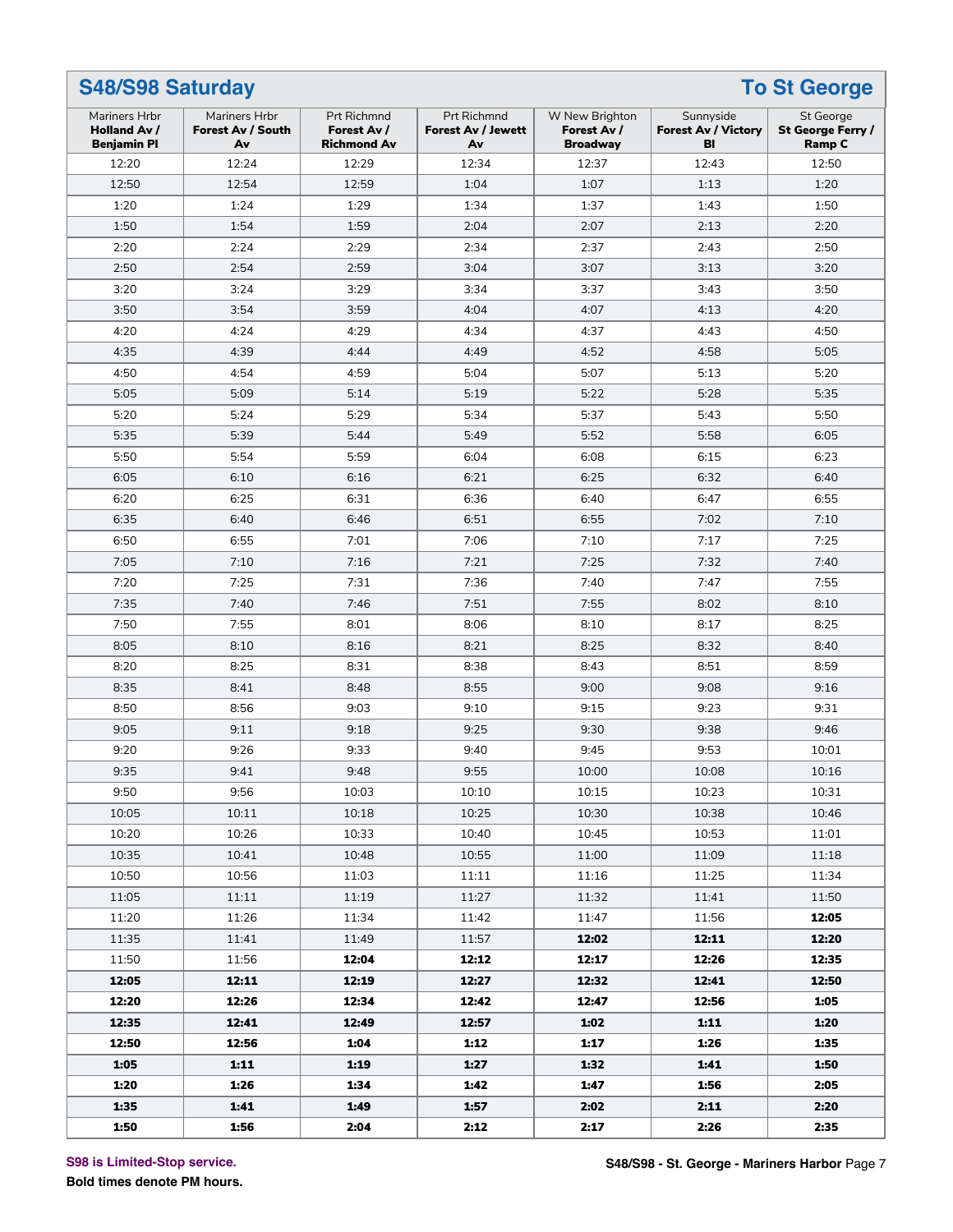| Mariners Hrbr<br><b>Holland Av /</b><br><b>Benjamin Pl</b> | Mariners Hrbr<br>Forest Av / South<br>Av | Prt Richmnd<br>Forest Av /<br><b>Richmond Av</b> | Prt Richmnd<br><b>Forest Av / Jewett</b><br>Av | W New Brighton<br>Forest Av /<br><b>Broadway</b> | Sunnyside<br><b>Forest Av / Victory</b><br>BI | St George<br>St George Ferry /<br><b>Ramp C</b> |
|------------------------------------------------------------|------------------------------------------|--------------------------------------------------|------------------------------------------------|--------------------------------------------------|-----------------------------------------------|-------------------------------------------------|
| 2:05                                                       | 2:11                                     | 2:19                                             | 2:27                                           | 2:32                                             | 2:40                                          | 2:49                                            |
| 2:20                                                       | 2:26                                     | 2:34                                             | 2:42                                           | 2:47                                             | 2:55                                          | 3:04                                            |
| 2:35                                                       | 2:40                                     | 2:48                                             | 2:56                                           | 3:01                                             | 3:09                                          | 3:18                                            |
| 2:50                                                       | 2:55                                     | 3:03                                             | 3:11                                           | 3:16                                             | 3:24                                          | 3:33                                            |
| 3:02                                                       | 3:07                                     | 3:15                                             | 3:23                                           | 3:28                                             | 3:36                                          | 3:45                                            |
| 3:14                                                       | 3:19                                     | 3:27                                             | 3:35                                           | 3:40                                             | 3:48                                          | 3:57                                            |
| 3:26                                                       | 3:31                                     | 3:39                                             | 3:47                                           | 3:52                                             | 4:00                                          | 4:09                                            |
| 3:38                                                       | 3:43                                     | 3:51                                             | 3:59                                           | 4:04                                             | 4:12                                          | 4:21                                            |
| 3:50                                                       | 3:55                                     | 4:03                                             | 4:11                                           | 4:16                                             | 4:24                                          | 4:33                                            |
| 4:02                                                       | 4:07                                     | 4:15                                             | 4:23                                           | 4:28                                             | 4:36                                          | 4:45                                            |
| 4:14                                                       | 4:19                                     | 4:27                                             | 4:35                                           | 4:40                                             | 4:48                                          | 4:57                                            |
| 4:26                                                       | 4:31                                     | 4:39                                             | 4:47                                           | 4:52                                             | 5:00                                          | 5:09                                            |
| 4:38                                                       | 4:43                                     | 4:51                                             | 4:59                                           | 5:04                                             | 5:12                                          | 5:21                                            |
| 4:53                                                       | 4:58                                     | 5:06                                             | 5:14                                           | 5:19                                             | 5:27                                          | 5:36                                            |
| 5:08                                                       | 5:13                                     | 5:21                                             | 5:29                                           | 5:34                                             | 5:42                                          | 5:51                                            |
| 5:23                                                       | 5:28                                     | 5:36                                             | 5:44                                           | 5:49                                             | 5:57                                          | 6:06                                            |
| 5:38                                                       | 5:43                                     | 5:51                                             | 5:59                                           | 6:04                                             | 6:12                                          | 6:21                                            |
| 5:53                                                       | 5:58                                     | 6:06                                             | 6:14                                           | 6:19                                             | 6:27                                          | 6:36                                            |
| 6:08                                                       | 6:13                                     | 6:21                                             | 6:29                                           | 6:34                                             | 6:42                                          | 6:51                                            |
| 6:23                                                       | 6:28                                     | 6:36                                             | 6:44                                           | 6:49                                             | 6:57                                          | 7:06                                            |
| 6:38                                                       | 6:43                                     | 6:51                                             | 6:59                                           | 7:04                                             | 7:12                                          | 7:21                                            |
| 6:53                                                       | 6:58                                     | 7:06                                             | 7:14                                           | 7:19                                             | 7:27                                          | 7:36                                            |
| 7:08                                                       | 7:13                                     | 7:21                                             | 7:29                                           | 7:34                                             | 7:42                                          | 7:50                                            |
| 7:23                                                       | 7:28                                     | 7:36                                             | 7:43                                           | 7:48                                             | 7:56                                          | 8:04                                            |
| 7:38                                                       | 7:43                                     | 7:49                                             | 7:56                                           | 8:01                                             | 8:09                                          | 8:17                                            |
| 7:53                                                       | 7:58                                     | 8:04                                             | 8:11                                           | 8:16                                             | 8:24                                          | 8:32                                            |
| 8:08                                                       | 8:13                                     | 8:19                                             | 8:26                                           | 8:31                                             | 8:38                                          | 8:46                                            |
| 8:23                                                       | 8:28                                     | 8:34                                             | 8:41                                           | 8:45                                             | 8:52                                          | 9:00                                            |
| 8:38                                                       | 8:43                                     | 8:49                                             | 8:56                                           | 9:00                                             | 9:07                                          | 9:15                                            |
| 8:53                                                       | 8:58                                     | 9:04                                             | 9:11                                           | 9:15                                             | 9:22                                          | 9:30                                            |
| 9:08                                                       | 9:13                                     | 9:19                                             | 9:26                                           | 9:30                                             | 9:37                                          | 9:45                                            |
| 9:28                                                       | 9:33                                     | 9:39                                             | 9:46                                           | 9:50                                             | 9:57                                          | 10:05                                           |
| 9:48                                                       | 9:53                                     | 9:59                                             | 10:06                                          | 10:10                                            | 10:17                                         | 10:25                                           |
| 10:20                                                      | 10:25                                    | 10:31                                            | 10:37                                          | 10:41                                            | 10:47                                         | 10:55                                           |
| 10:50                                                      | 10:55                                    | 11:00                                            | 11:06                                          | 11:10                                            | 11:16                                         | 11:24                                           |
| 11:20                                                      | 11:25                                    | 11:30                                            | 11:36                                          | 11:40                                            | 11:46                                         | 11:54                                           |
| 11:50                                                      | 11:54                                    | 11:58                                            | 12:04                                          | 12:08                                            | 12:14                                         | 12:22                                           |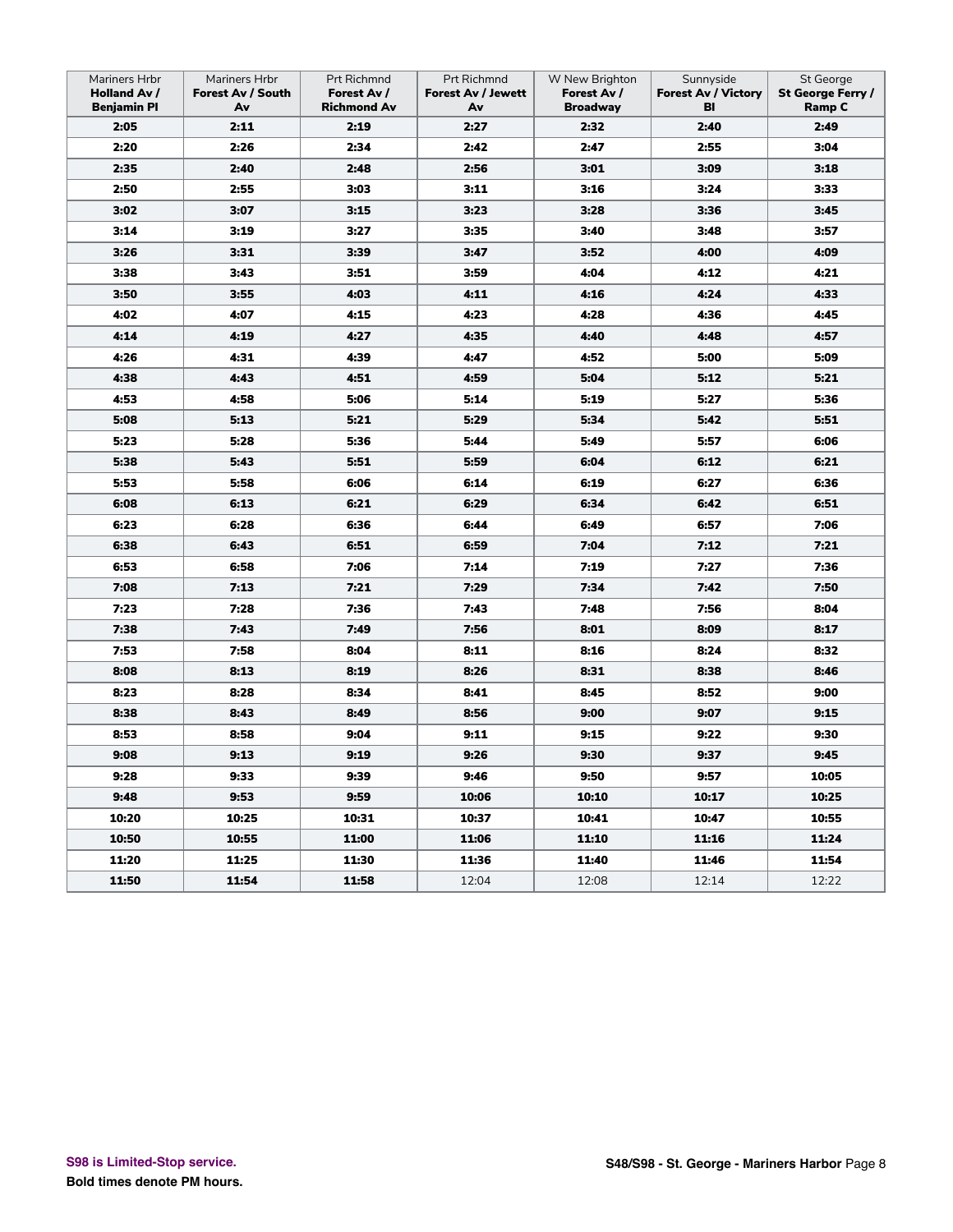#### **S48/S98 Saturday To Mariners Harbor** St George **St George Ferry / Ramp C S48 & S98** Sunnyside **Forest Av / Oxford Pl** W New Brighton **Forest Av / Broadway** Prt Richmnd **Forest Av / Jewett Av** Prt Richmnd **Forest Av / Richmond Av** Mariners Hrbr **South Av / Forest Av** Mariners Hrbr **Holland Av / Benjamin Pl** 1:00 | 1:07 | 1:13 | 1:17 | 1:22 | 1:27 | 1:30 1:30 1:37 1:43 1:47 1:52 1:57 2:00 2:00 | 2:07 | 2:13 | 2:17 | 2:22 | 2:27 | 2:30 2:30 2:37 2:43 2:47 2:52 2:57 3:00 3:00 | 3:07 | 3:13 | 3:17 | 3:22 | 3:27 | 3:30 3:30 | 3:37 | 3:43 | 3:47 | 3:52 | 3:57 | 4:00 4:00 4:07 4:13 4:16 4:20 4:24 4:27 4:30 4:37 4:43 4:46 4:50 4:54 4:57 5:00 5:07 5:13 5:16 5:20 5:24 5:27 5:30 5:37 5:43 5:46 5:50 5:54 5:57 6:00 6:08 6:14 6:18 6:24 6:29 6:31 6:15 6:23 6:29 6:33 6:39 6:44 6:46 6:30 6:38 6:44 6:48 6:54 6:59 7:01 6:45 6:53 6:59 7:03 7:09 7:15 7:18 7:00 | 7:09 | 7:17 | 7:21 | 7:27 | 7:33 | 7:36 7:15 7:24 7:32 7:36 7:42 7:48 7:51 7:30 7:39 7:47 7:51 7:57 8:03 8:06 7:45 7:54 8:02 8:06 8:12 8:18 8:21 8:00 | 8:09 | 8:17 | 8:21 | 8:27 | 8:33 | 8:36 8:15 | 8:24 | 8:32 | 8:36 | 8:42 | 8:48 | 8:51 8:30 | 8:39 | 8:47 | 8:51 | 8:57 | 9:03 | 9:06 8:45 8:54 9:02 9:06 9:12 9:18 9:21 9:00 9:09 9:17 9:21 9:27 9:33 9:36 9:15 9:24 9:32 9:37 9:45 9:52 9:55 9:30 9:40 9:49 9:54 10:02 10:09 10:12 9:45 9:55 10:04 10:09 10:17 10:24 10:27 10:00 10:10 10:19 10:24 10:32 10:39 10:42 10:15 10:25 10:34 10:39 10:47 10:54 10:57 10:30 10:40 10:49 10:54 11:02 11:09 11:12 10:45 10:55 11:04 11:09 11:17 11:24 11:27 11:00 11:10 11:19 11:24 11:32 11:39 11:43 11:15 11:25 11:34 11:39 11:49 11:56 **12:00** 11:30 11:39 11:48 11:53 **12:03 12:10 12:14** 11:45 11:54 **12:03 12:08 12:18 12:25 12:29 12:00 12:09 12:18 12:23 12:33 12:40 12:44 12:15 12:24 12:33 12:38 12:48 12:55 12:59 12:30 12:39 12:48 12:53 1:03 1:10 1:14 12:45 12:54 1:03 1:08 1:18 1:25 1:29 1:00 1:09 1:18 1:23 1:33 1:40 1:43 1:15 1:24 1:33 1:38 1:47 1:54 1:57 1:30 1:39 1:48 1:53 2:02 2:09 2:12 1:45 1:54 2:03 2:08 2:17 2:24 2:27 2:00 2:09 2:18 2:23 2:32 2:39 2:42 2:15 2:24 2:33 2:38 2:47 2:54 2:57 2:30 2:39 2:48 2:53 3:02 3:09 3:12 2:45 2:54 3:03 3:08 3:17 3:24 3:27 3:00 3:09 3:18 3:23 3:32 3:39 3:42**

#### **S98 is Limited-Stop service.**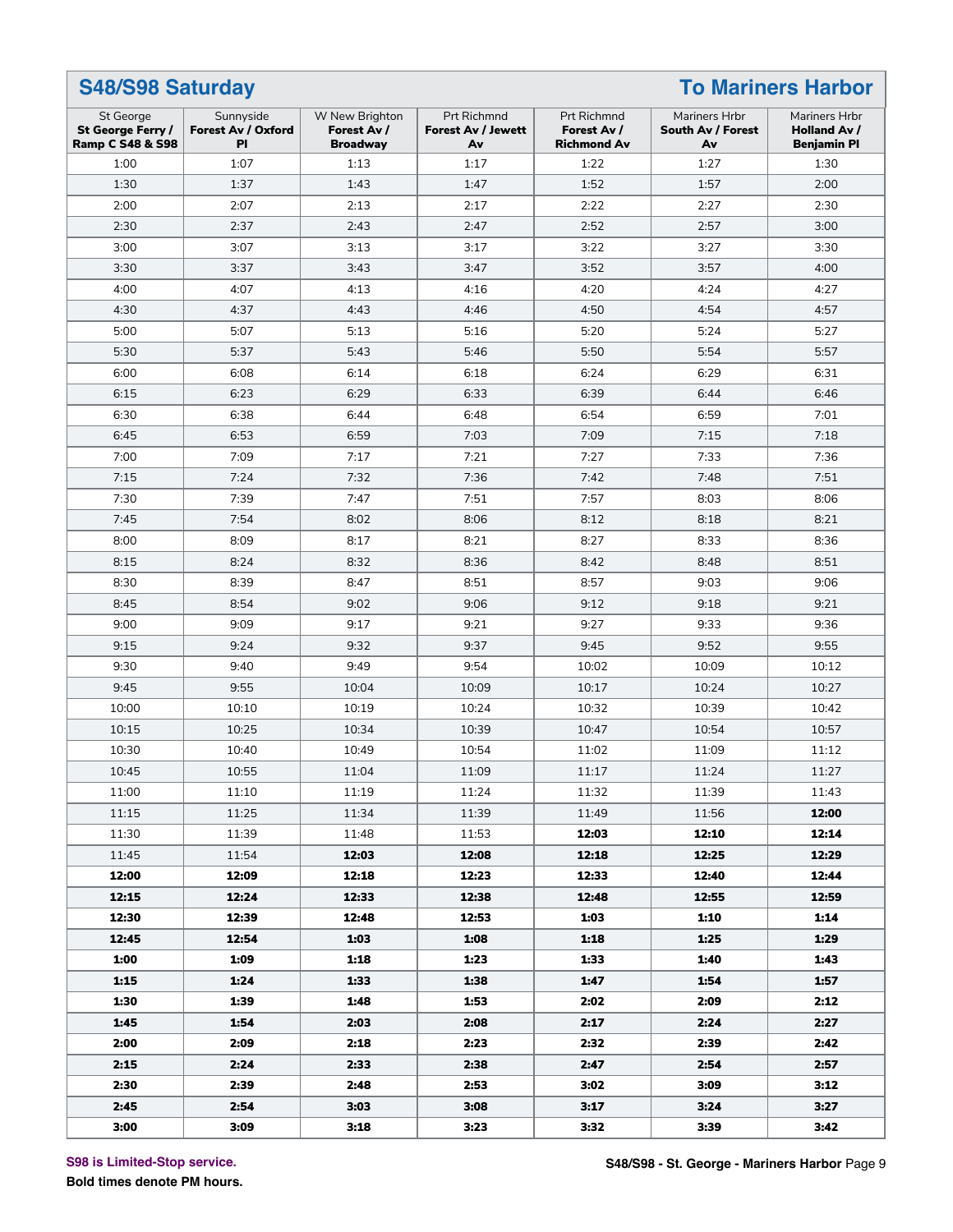| St George<br>St George Ferry /<br><b>Ramp C S48 &amp; S98</b> | Sunnyside<br>Forest Av / Oxford<br>PI | W New Brighton<br>Forest Av /<br><b>Broadway</b> | Prt Richmnd<br><b>Forest Av / Jewett</b><br>Av | Prt Richmnd<br>Forest Av /<br><b>Richmond Av</b> | Mariners Hrbr<br>South Av / Forest<br>Av | Mariners Hrbr<br>Holland Av /<br><b>Benjamin Pl</b> |
|---------------------------------------------------------------|---------------------------------------|--------------------------------------------------|------------------------------------------------|--------------------------------------------------|------------------------------------------|-----------------------------------------------------|
| 3:12                                                          | 3:21                                  | 3:30                                             | 3:35                                           | 3:44                                             | 3:51                                     | 3:54                                                |
| 3:24                                                          | 3:33                                  | 3:42                                             | 3:47                                           | 3:56                                             | 4:03                                     | 4:06                                                |
| 3:36                                                          | 3:45                                  | 3:54                                             | 3:59                                           | 4:08                                             | 4:15                                     | 4:18                                                |
| 3:48                                                          | 3:57                                  | 4:06                                             | 4:11                                           | 4:20                                             | 4:27                                     | 4:30                                                |
| 4:00                                                          | 4:09                                  | 4:18                                             | 4:23                                           | 4:32                                             | 4:39                                     | 4:42                                                |
| 4:12                                                          | 4:21                                  | 4:30                                             | 4:35                                           | 4:44                                             | 4:51                                     | 4:54                                                |
| 4:24                                                          | 4:33                                  | 4:41                                             | 4:46                                           | 4:55                                             | 5:02                                     | 5:05                                                |
| 4:36                                                          | 4:45                                  | 4:53                                             | 4:58                                           | 5:07                                             | 5:14                                     | 5:17                                                |
| 4:48                                                          | 4:57                                  | 5:05                                             | 5:10                                           | 5:19                                             | 5:26                                     | 5:29                                                |
| 5:00                                                          | 5:09                                  | 5:17                                             | 5:22                                           | 5:31                                             | 5:38                                     | 5:41                                                |
| 5:12                                                          | 5:21                                  | 5:29                                             | 5:34                                           | 5:43                                             | 5:50                                     | 5:53                                                |
| 5:24                                                          | 5:33                                  | 5:41                                             | 5:46                                           | 5:55                                             | 6:02                                     | 6:05                                                |
| 5:36                                                          | 5:45                                  | 5:53                                             | 5:58                                           | 6:07                                             | 6:14                                     | 6:17                                                |
| 5:48                                                          | 5:57                                  | 6:05                                             | 6:10                                           | 6:19                                             | 6:26                                     | 6:29                                                |
| 6:00                                                          | 6:09                                  | 6:17                                             | 6:22                                           | 6:31                                             | 6:38                                     | 6:41                                                |
| 6:15                                                          | 6:24                                  | 6:32                                             | 6:37                                           | 6:46                                             | 6:53                                     | 6:56                                                |
| 6:30                                                          | 6:39                                  | 6:47                                             | 6:52                                           | 7:01                                             | 7:07                                     | 7:10                                                |
| 6:45                                                          | 6:54                                  | 7:02                                             | 7:07                                           | 7:15                                             | 7:21                                     | 7:24                                                |
| 7:00                                                          | 7:09                                  | 7:16                                             | 7:21                                           | 7:29                                             | 7:35                                     | 7:38                                                |
| 7:15                                                          | 7:24                                  | 7:31                                             | 7:36                                           | 7:44                                             | 7:50                                     | 7:53                                                |
| 7:30                                                          | 7:39                                  | 7:46                                             | 7:51                                           | 7:59                                             | 8:05                                     | 8:08                                                |
| 7:45                                                          | 7:54                                  | 8:01                                             | 8:06                                           | 8:14                                             | 8:20                                     | 8:23                                                |
| 8:00                                                          | 8:09                                  | 8:16                                             | 8:21                                           | 8:29                                             | 8:35                                     | 8:38                                                |
| 8:15                                                          | 8:24                                  | 8:31                                             | 8:36                                           | 8:44                                             | 8:50                                     | 8:53                                                |
| 8:30                                                          | 8:39                                  | 8:46                                             | 8:51                                           | 8:59                                             | 9:05                                     | 9:08                                                |
| 8:45                                                          | 8:54                                  | 9:01                                             | 9:06                                           | 9:14                                             | 9:20                                     | 9:23                                                |
| 9:00                                                          | 9:09                                  | 9:16                                             | 9:21                                           | 9:29                                             | 9:35                                     | 9:38                                                |
| 9:15                                                          | 9:24                                  | 9:31                                             | 9:36                                           | 9:44                                             | 9:50                                     | 9:53                                                |
| 9:30                                                          | 9:39                                  | 9:46                                             | 9:51                                           | 9:59                                             | 10:05                                    | 10:08                                               |
| 10:00                                                         | 10:09                                 | 10:16                                            | 10:21                                          | 10:29                                            | 10:35                                    | 10:39                                               |
| 10:30                                                         | 10:38                                 | 10:45                                            | 10:49                                          | 10:56                                            | 11:02                                    | 11:06                                               |
| 11:00                                                         | 11:08                                 | 11:15                                            | 11:19                                          | 11:26                                            | 11:32                                    | 11:35                                               |
| 11:30                                                         | 11:37                                 | 11:43                                            | 11:46                                          | 11:51                                            | 11:57                                    | 12:00                                               |
| 12:00                                                         | 12:07                                 | 12:13                                            | 12:16                                          | 12:21                                            | 12:27                                    | 12:30                                               |
| 12:30                                                         | 12:37                                 | 12:43                                            | 12:46                                          | 12:51                                            | 12:57                                    | 1:00                                                |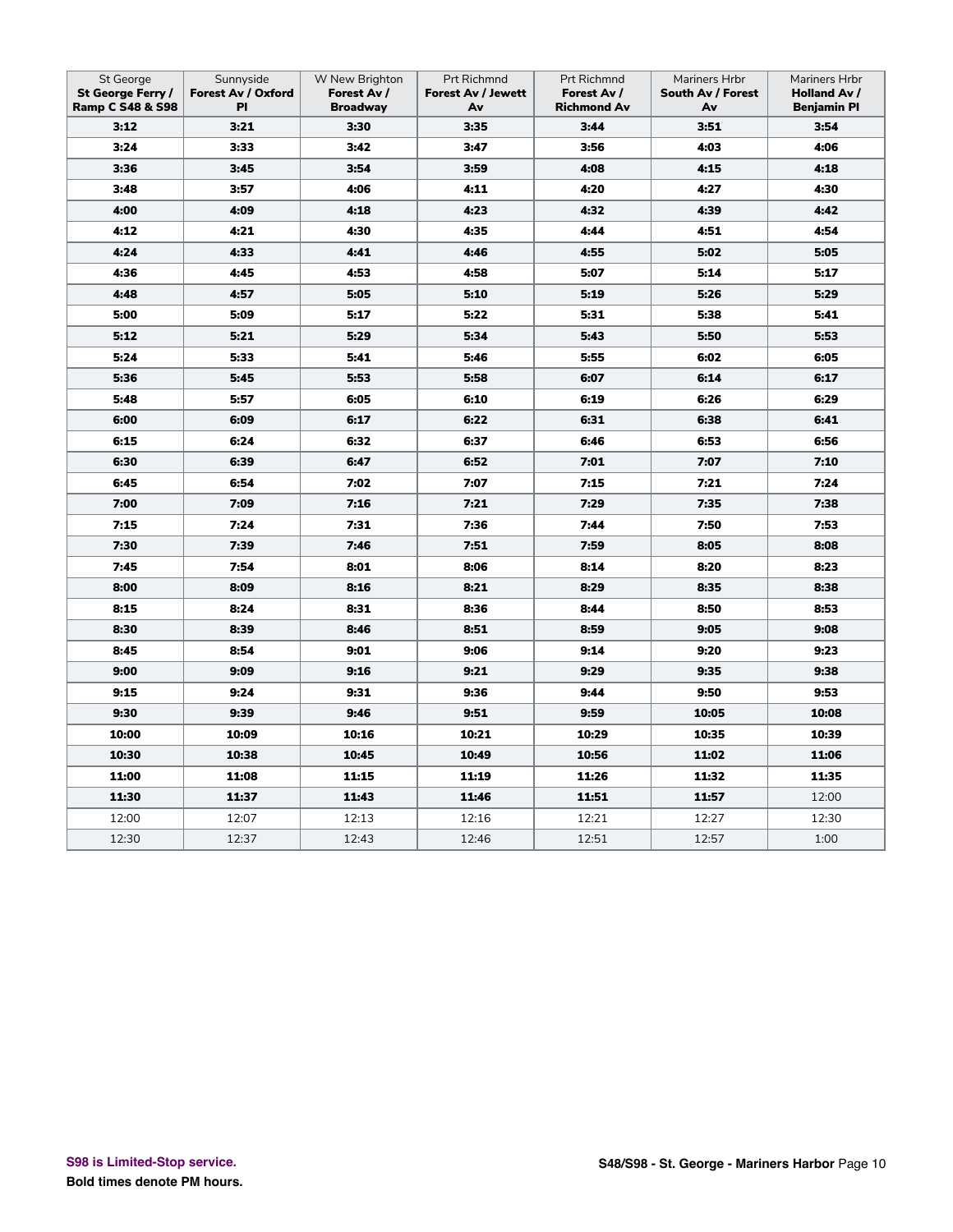| <b>S48/S98 Sunday</b><br><b>To St George</b>               |                                          |                                                  |                                                       |                                                  |                                               |                                                 |  |  |  |
|------------------------------------------------------------|------------------------------------------|--------------------------------------------------|-------------------------------------------------------|--------------------------------------------------|-----------------------------------------------|-------------------------------------------------|--|--|--|
| Mariners Hrbr<br><b>Holland Av /</b><br><b>Benjamin PI</b> | Mariners Hrbr<br>Forest Av / South<br>Av | Prt Richmnd<br>Forest Av /<br><b>Richmond Av</b> | <b>Prt Richmnd</b><br><b>Forest Av / Jewett</b><br>Av | W New Brighton<br>Forest Av /<br><b>Broadway</b> | Sunnyside<br><b>Forest Av / Victory</b><br>BI | St George<br>St George Ferry /<br><b>Ramp C</b> |  |  |  |
| 12:20                                                      | 12:24                                    | 12:28                                            | 12:32                                                 | 12:35                                            | 12:40                                         | 12:47                                           |  |  |  |
| 12:50                                                      | 12:54                                    | 12:58                                            | 1:02                                                  | 1:05                                             | 1:10                                          | 1:17                                            |  |  |  |
| 1:20                                                       | 1:24                                     | 1:28                                             | 1:32                                                  | 1:35                                             | 1:40                                          | 1:47                                            |  |  |  |
| 1:50                                                       | 1:54                                     | 1:58                                             | 2:02                                                  | 2:05                                             | 2:10                                          | 2:17                                            |  |  |  |
| 2:20                                                       | 2:24                                     | 2:28                                             | 2:32                                                  | 2:35                                             | 2:40                                          | 2:47                                            |  |  |  |
| 2:50                                                       | 2:54                                     | 2:58                                             | 3:02                                                  | 3:05                                             | 3:10                                          | 3:17                                            |  |  |  |
| 3:20                                                       | 3:24                                     | 3:28                                             | 3:32                                                  | 3:35                                             | 3:40                                          | 3:47                                            |  |  |  |
| 3:50                                                       | 3:54                                     | 3:58                                             | 4:02                                                  | 4:05                                             | 4:10                                          | 4:17                                            |  |  |  |
| 4:20                                                       | 4:24                                     | 4:28                                             | 4:32                                                  | 4:35                                             | 4:40                                          | 4:47                                            |  |  |  |
| 4:50                                                       | 4:54                                     | 4:58                                             | 5:02                                                  | 5:06                                             | 5:11                                          | 5:18                                            |  |  |  |
| 5:20                                                       | 5:25                                     | 5:30                                             | 5:35                                                  | 5:39                                             | 5:44                                          | 5:51                                            |  |  |  |
| 5:50                                                       | 5:55                                     | 6:00                                             | 6:05                                                  | 6:09                                             | 6:16                                          | 6:23                                            |  |  |  |
| 6:20                                                       | 6:26                                     | 6:32                                             | 6:37                                                  | 6:41                                             | 6:48                                          | 6:55                                            |  |  |  |
| 6:50                                                       | 6:56                                     | 7:02                                             | 7:07                                                  | 7:11                                             | 7:18                                          | 7:25                                            |  |  |  |
| 7:20                                                       | 7:26                                     | 7:32                                             | 7:37                                                  | 7:41                                             | 7:48                                          | 7:55                                            |  |  |  |
| 7:50                                                       | 7:56                                     | 8:02                                             | 8:07                                                  | 8:11                                             | 8:18                                          | 8:25                                            |  |  |  |
| 8:20                                                       | 8:26                                     | 8:32                                             | 8:38                                                  | 8:43                                             | 8:51                                          | 8:58                                            |  |  |  |
| 8:45                                                       | 8:51                                     | 8:57                                             | 9:03                                                  | 9:08                                             | 9:16                                          | 9:23                                            |  |  |  |
| 9:15                                                       | 9:21                                     | 9:27                                             | 9:33                                                  | 9:38                                             | 9:46                                          | 9:53                                            |  |  |  |
| 9:45                                                       | 9:51                                     | 9:57                                             | 10:03                                                 | 10:08                                            | 10:16                                         | 10:25                                           |  |  |  |
| 10:10                                                      | 10:16                                    | 10:24                                            | 10:31                                                 | 10:36                                            | 10:44                                         | 10:53                                           |  |  |  |
| 10:40                                                      | 10:46                                    | 10:54                                            | 11:01                                                 | 11:06                                            | 11:14                                         | 11:23                                           |  |  |  |
| 11:10                                                      | 11:16                                    | 11:24                                            | 11:31                                                 | 11:36                                            | 11:44                                         | 11:53                                           |  |  |  |
| 11:35                                                      | 11:41                                    | 11:49                                            | 11:56                                                 | 12:01                                            | 12:09                                         | 12:18                                           |  |  |  |
| 11:55                                                      | 12:01                                    | 12:09                                            | 12:16                                                 | 12:21                                            | 12:29                                         | 12:38                                           |  |  |  |
| 12:10                                                      | 12:16                                    | 12:24                                            | 12:31                                                 | 12:36                                            | 12:44                                         | 12:53                                           |  |  |  |
| 12:25                                                      | 12:31                                    | 12:39                                            | 12:46                                                 | 12:51                                            | 12:59                                         | 1:08                                            |  |  |  |
| 12:40                                                      | 12:46                                    | 12:54                                            | 1:01                                                  | 1:06                                             | 1:14                                          | 1:23                                            |  |  |  |
| 12:55                                                      | 1:01                                     | 1:09                                             | 1:16                                                  | 1:21                                             | 1:29                                          | 1:38                                            |  |  |  |
| <b>1:10</b>                                                | 1:16                                     | 1:24                                             | 1:31                                                  | 1:36                                             | 1:44                                          | 1:53                                            |  |  |  |
| 1:25                                                       | 1:31                                     | 1:39                                             | 1:46                                                  | 1:51                                             | 1:59                                          | 2:08                                            |  |  |  |
| 1:40                                                       | 1:46                                     | 1:54                                             | 2:01                                                  | 2:06                                             | 2:14                                          | 2:23                                            |  |  |  |
| 1:55                                                       | 2:01                                     | 2:09                                             | 2:16                                                  | 2:21                                             | 2:29                                          | 2:38                                            |  |  |  |
| 2:10                                                       | 2:16                                     | 2:24                                             | 2:31                                                  | 2:36                                             | 2:44                                          | 2:53                                            |  |  |  |
| 2:25                                                       | 2:31                                     | 2:39                                             | 2:46                                                  | 2:51                                             | 2:59                                          | 3:08                                            |  |  |  |
| 2:40                                                       | 2:46                                     | 2:54                                             | 3:01                                                  | 3:06                                             | 3:14                                          | 3:23                                            |  |  |  |
| 2:55                                                       | 3:01                                     | 3:09                                             | 3:16                                                  | 3:21                                             | 3:29                                          | 3:38                                            |  |  |  |
| 3:10                                                       | 3:16                                     | 3:24                                             | 3:31                                                  | 3:36                                             | 3:44                                          | 3:53                                            |  |  |  |
| 3:25                                                       | 3:31                                     | 3:39                                             | 3:46                                                  | 3:51                                             | 3:59                                          | 4:08                                            |  |  |  |
| 3:40                                                       | 3:46                                     | 3:54                                             | 4:01                                                  | 4:06                                             | 4:14                                          | 4:23                                            |  |  |  |
| 3:55                                                       | 4:01                                     | 4:09                                             | 4:16                                                  | 4:21                                             | 4:29                                          | 4:38                                            |  |  |  |
| 4:10                                                       | 4:16                                     | 4:24                                             | 4:31                                                  | 4:36                                             | 4:44                                          | 4:53                                            |  |  |  |
| 4:25                                                       | 4:31                                     | 4:39                                             | 4:46                                                  | 4:51                                             | 4:59                                          | 5:08                                            |  |  |  |
| 4:40                                                       | 4:46                                     | 4:54                                             | 5:01                                                  | 5:07                                             | 5:14                                          | 5:23                                            |  |  |  |
| 4:55                                                       | 5:01                                     | 5:07                                             | 5:14                                                  | 5:20                                             | 5:27                                          | 5:36                                            |  |  |  |
| 5:10                                                       | 5:15                                     | 5:21                                             | 5:28                                                  | 5:34                                             | 5:41                                          | 5:50                                            |  |  |  |
| 5:25                                                       | 5:30                                     | 5:36                                             | 5:43                                                  | 5:49                                             | 5:56                                          | 6:05                                            |  |  |  |

**S98 is Limited-Stop service.**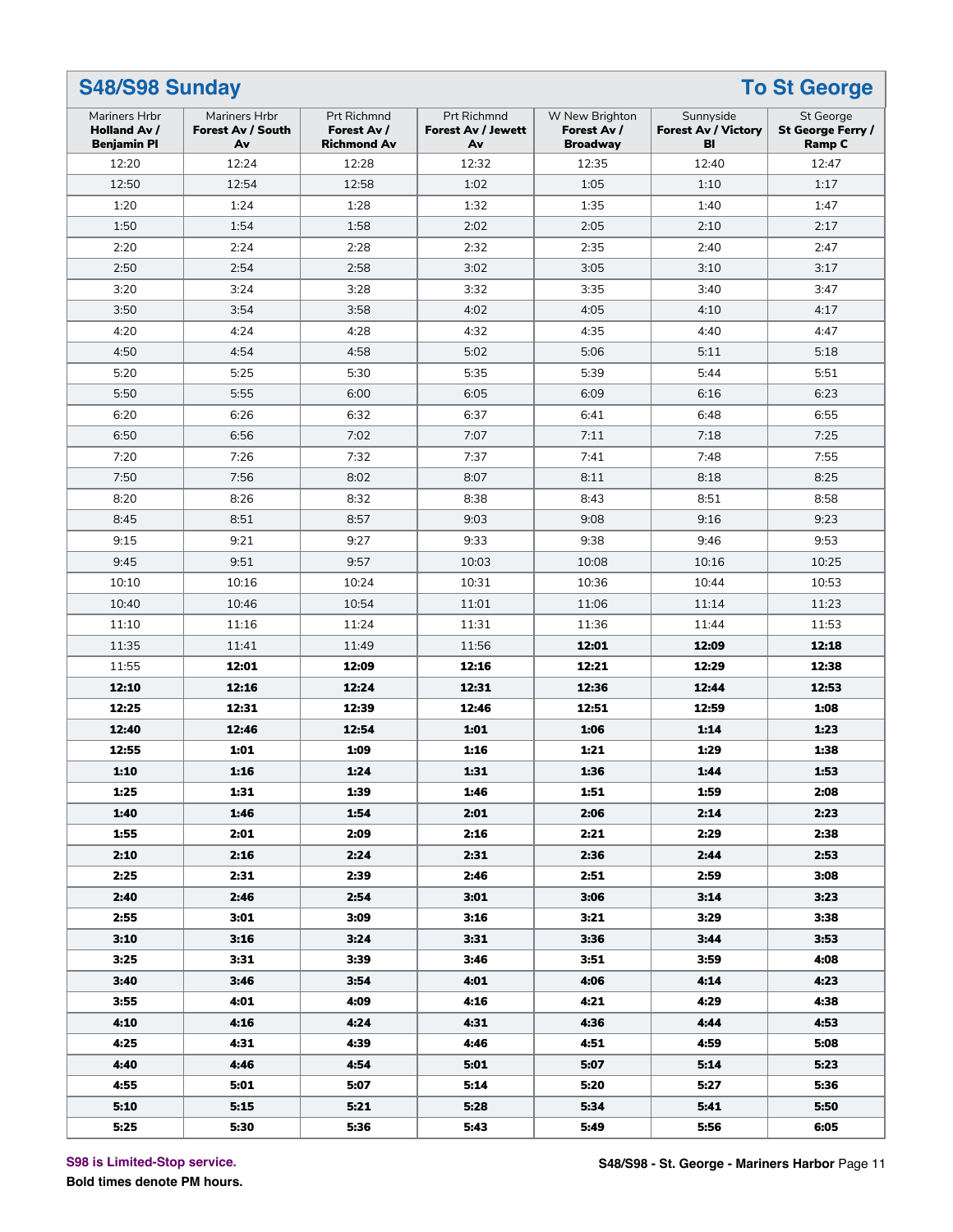| <b>Mariners Hrbr</b><br><b>Holland Av /</b><br><b>Benjamin PI</b> | Mariners Hrbr<br>Forest Av / South<br>Av | <b>Prt Richmnd</b><br>Forest Av /<br><b>Richmond Av</b> | <b>Prt Richmnd</b><br><b>Forest Av / Jewett</b><br>Av | W New Brighton<br>Forest Av /<br><b>Broadway</b> | Sunnyside<br><b>Forest Av / Victory</b><br>BI | St George<br>St George Ferry /<br><b>Ramp C</b> |
|-------------------------------------------------------------------|------------------------------------------|---------------------------------------------------------|-------------------------------------------------------|--------------------------------------------------|-----------------------------------------------|-------------------------------------------------|
| 5:40                                                              | 5:45                                     | 5:51                                                    | 5:58                                                  | 6:04                                             | 6:11                                          | 6:20                                            |
| 5:55                                                              | 6:00                                     | 6:06                                                    | 6:13                                                  | 6:19                                             | 6:26                                          | 6:35                                            |
| 6:10                                                              | 6:15                                     | 6:21                                                    | 6:28                                                  | 6:34                                             | 6:41                                          | 6:50                                            |
| 6:25                                                              | 6:30                                     | 6:36                                                    | 6:43                                                  | 6:49                                             | 6:56                                          | 7:05                                            |
| 6:40                                                              | 6:45                                     | 6:51                                                    | 6:58                                                  | 7:04                                             | 7:11                                          | 7:20                                            |
| 6:55                                                              | 7:00                                     | 7:06                                                    | 7:13                                                  | 7:19                                             | 7:26                                          | 7:35                                            |
| 7:15                                                              | 7:20                                     | 7:26                                                    | 7:33                                                  | 7:39                                             | 7:46                                          | 7:55                                            |
| 7:45                                                              | 7:50                                     | 7:56                                                    | 8:03                                                  | 8:09                                             | 8:16                                          | 8:25                                            |
| 8:15                                                              | 8:20                                     | 8:26                                                    | 8:33                                                  | 8:39                                             | 8:45                                          | 8:53                                            |
| 8:50                                                              | 8:55                                     | 9:01                                                    | 9:06                                                  | 9:11                                             | 9:17                                          | 9:25                                            |
| 9:20                                                              | 9:25                                     | 9:31                                                    | 9:36                                                  | 9:41                                             | 9:47                                          | 9:55                                            |
| 9:50                                                              | 9:55                                     | 10:01                                                   | 10:06                                                 | 10:11                                            | 10:17                                         | 10:25                                           |
| 10:20                                                             | 10:25                                    | 10:31                                                   | 10:36                                                 | 10:41                                            | 10:47                                         | 10:54                                           |
| 10:50                                                             | 10:55                                    | 10:59                                                   | 11:04                                                 | 11:09                                            | 11:15                                         | 11:22                                           |
| 11:20                                                             | 11:25                                    | 11:29                                                   | 11:34                                                 | 11:39                                            | 11:45                                         | 11:52                                           |
| 11:50                                                             | 11:55                                    | 11:59                                                   | 12:04                                                 | 12:09                                            | 12:15                                         | 12:22                                           |
| 12:20                                                             | 12:25                                    | 12:29                                                   | 12:34                                                 | 12:39                                            | 12:45                                         | 12:52                                           |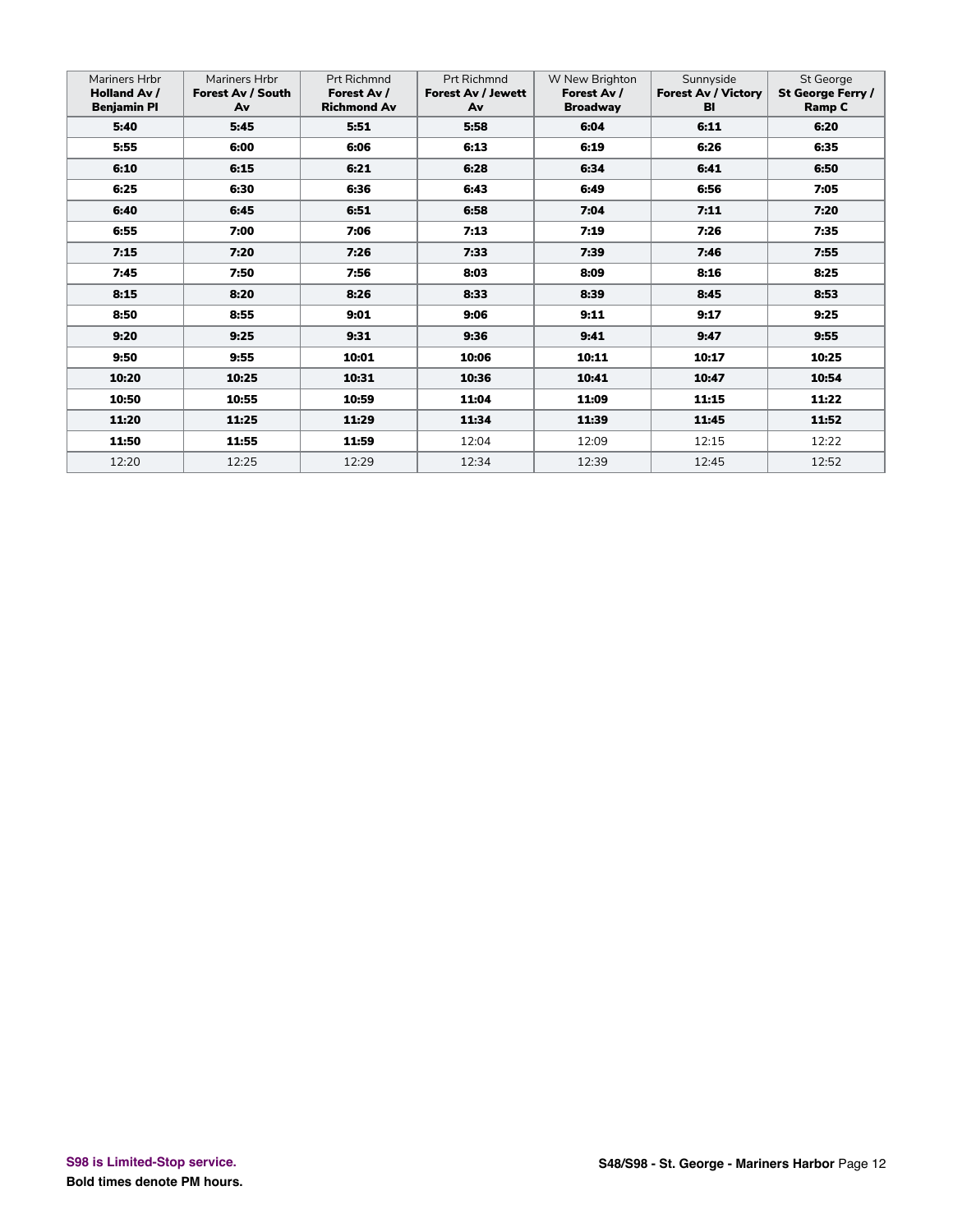| S48/S98 Sunday<br><b>To Mariners Harbor</b>                   |                                       |                                                  |                                                |                                                  |                                          |                                                     |  |
|---------------------------------------------------------------|---------------------------------------|--------------------------------------------------|------------------------------------------------|--------------------------------------------------|------------------------------------------|-----------------------------------------------------|--|
| St George<br>St George Ferry /<br><b>Ramp C S48 &amp; S98</b> | Sunnyside<br>Forest Av / Oxford<br>PI | W New Brighton<br>Forest Av /<br><b>Broadway</b> | Prt Richmnd<br><b>Forest Av / Jewett</b><br>Av | Prt Richmnd<br>Forest Av /<br><b>Richmond Av</b> | Mariners Hrbr<br>South Av / Forest<br>Av | Mariners Hrbr<br>Holland Av /<br><b>Benjamin PI</b> |  |
| 1:00                                                          | 1:07                                  | 1:14                                             | 1:18                                           | 1:23                                             | 1:29                                     | 1:32                                                |  |
| 1:30                                                          | 1:37                                  | 1:42                                             | 1:46                                           | 1:50                                             | 1:55                                     | 1:58                                                |  |
| 2:00                                                          | 2:07                                  | 2:12                                             | 2:16                                           | 2:20                                             | 2:25                                     | 2:28                                                |  |
| 2:30                                                          | 2:36                                  | 2:41                                             | 2:44                                           | 2:48                                             | 2:53                                     | 2:56                                                |  |
| 3:00                                                          | 3:06                                  | 3:11                                             | 3:14                                           | 3:18                                             | 3:23                                     | 3:26                                                |  |
| 3:30                                                          | 3:36                                  | 3:41                                             | 3:44                                           | 3:48                                             | 3:53                                     | 3:56                                                |  |
| 4:00                                                          | 4:06                                  | 4:11                                             | 4:14                                           | 4:18                                             | 4:23                                     | 4:26                                                |  |
| 4:30                                                          | 4:36                                  | 4:41                                             | 4:44                                           | 4:48                                             | 4:53                                     | 4:56                                                |  |
| 5:00                                                          | 5:10                                  | 5:15                                             | 5:19                                           | 5:23                                             | 5:28                                     | 5:31                                                |  |
| 5:30                                                          | 5:40                                  | 5:45                                             | 5:49                                           | 5:53                                             | 5:58                                     | 6:01                                                |  |
| 6:00                                                          | 6:10                                  | 6:15                                             | 6:19                                           | 6:23                                             | 6:28                                     | 6:31                                                |  |
| 6:30                                                          | 6:40                                  | 6:47                                             | 6:51                                           | 6:57                                             | 7:03                                     | 7:06                                                |  |
| 7:00                                                          | 7:10                                  | 7:17                                             | 7:21                                           | 7:27                                             | 7:33                                     | 7:36                                                |  |
| 7:30                                                          | 7:40                                  | 7:47                                             | 7:51                                           | 7:57                                             | 8:03                                     | 8:06                                                |  |
| 8:00                                                          | 8:10                                  | 8:17                                             | 8:21                                           | 8:27                                             | 8:33                                     | 8:36                                                |  |
| 8:30                                                          | 8:40                                  | 8:47                                             | 8:51                                           | 8:57                                             | 9:03                                     | 9:06                                                |  |
| 9:00                                                          | 9:10                                  | 9:17                                             | 9:21                                           | 9:27                                             | 9:33                                     | 9:36                                                |  |
| 9:30                                                          | 9:40                                  | 9:47                                             | 9:51                                           | 9:57                                             | 10:03                                    | 10:06                                               |  |
| 10:00                                                         | 10:09                                 | 10:17                                            | 10:22                                          | 10:30                                            | 10:37                                    | 10:40                                               |  |
| 10:25                                                         | 10:34                                 | 10:42                                            | 10:47                                          | 10:55                                            | 11:02                                    | 11:05                                               |  |
| 10:45                                                         | 10:54                                 | 11:02                                            | 11:07                                          | 11:15                                            | 11:22                                    | 11:25                                               |  |
| 11:05                                                         | 11:14                                 | 11:22                                            | 11:27                                          | 11:35                                            | 11:42                                    | 11:45                                               |  |
| 11:25                                                         | 11:34                                 | 11:42                                            | 11:47                                          | 11:55                                            | 12:02                                    | 12:05                                               |  |
| 11:45                                                         | 11:54                                 | 12:02                                            | 12:07                                          | 12:15                                            | 12:22                                    | 12:25                                               |  |
| 12:00                                                         | 12:09                                 | 12:17                                            | 12:22                                          | 12:30                                            | 12:37                                    | 12:40                                               |  |
| 12:15                                                         | 12:24                                 | 12:32                                            | 12:37                                          | 12:45                                            | 12:52                                    | 12:55                                               |  |
| 12:30                                                         | 12:39                                 | 12:47                                            | 12:52                                          | 1:00                                             | 1:07                                     | 1:10                                                |  |
| 12:45                                                         | 12:54                                 | 1:02                                             | 1:07                                           | 1:15                                             | 1:22                                     | 1:25                                                |  |
| 1:00                                                          | 1:09                                  | 1:17                                             | 1:22                                           | 1:30                                             | 1:37                                     | 1:40                                                |  |
| 1:15                                                          | 1:24                                  | 1:32                                             | 1:37                                           | 1:45                                             | 1:52                                     | 1:55                                                |  |
| 1:30                                                          | 1:39                                  | 1:47                                             | 1:52                                           | 2:00                                             | 2:07                                     | 2:10                                                |  |
| 1:45                                                          | 1:54                                  | 2:02                                             | 2:07                                           | 2:15                                             | 2:22                                     | 2:25                                                |  |
| 2:00                                                          | 2:09                                  | 2:17                                             | 2:22                                           | 2:30                                             | 2:37                                     | 2:40                                                |  |
| 2:15                                                          | 2:24                                  | 2:32                                             | 2:37                                           | 2:45                                             | 2:52                                     | 2:55                                                |  |
| 2:30                                                          | 2:39                                  | 2:47                                             | 2:52                                           | 3:00                                             | 3:07                                     | 3:10                                                |  |
| 2:45                                                          | 2:54                                  | 3:02                                             | 3:07                                           | 3:15                                             | 3:22                                     | 3:25                                                |  |
| 3:00                                                          | 3:09                                  | 3:17                                             | 3:22                                           | 3:30                                             | 3:37                                     | 3:40                                                |  |
| 3:15                                                          | 3:24                                  | 3:32                                             | 3:37                                           | 3:45                                             | 3:52                                     | 3:55                                                |  |
| 3:30                                                          | 3:39                                  | 3:47                                             | 3:52                                           | 4:00                                             | 4:07                                     | 4:10                                                |  |
| 3:45                                                          | 3:54                                  | 4:02                                             | 4:07                                           | 4:15                                             | 4:22                                     | 4:25                                                |  |
| 4:00                                                          | 4:09                                  | 4:17                                             | 4:22                                           | 4:30                                             | 4:37                                     | 4:40                                                |  |
| 4:15                                                          | 4:24                                  | 4:32                                             | 4:37                                           | 4:45                                             | 4:52                                     | 4:55                                                |  |
| 4:30                                                          | 4:39                                  | 4:47                                             | 4:52                                           | 5:00                                             | 5:07                                     | 5:10                                                |  |
| 4:45                                                          | 4:54                                  | 5:02                                             | 5:07                                           | 5:15                                             | 5:22                                     | 5:25                                                |  |
| 5:00                                                          | 5:09                                  | 5:17                                             | 5:22                                           | 5:30                                             | 5:37                                     | 5:40                                                |  |
| 5:15                                                          | 5:24                                  | 5:32                                             | 5:37                                           | 5:45                                             | 5:52                                     | 5:55                                                |  |
| 5:30                                                          | 5:39                                  | 5:47                                             | 5:52                                           | 6:00                                             | 6:07                                     | 6:10                                                |  |

**S98 is Limited-Stop service.**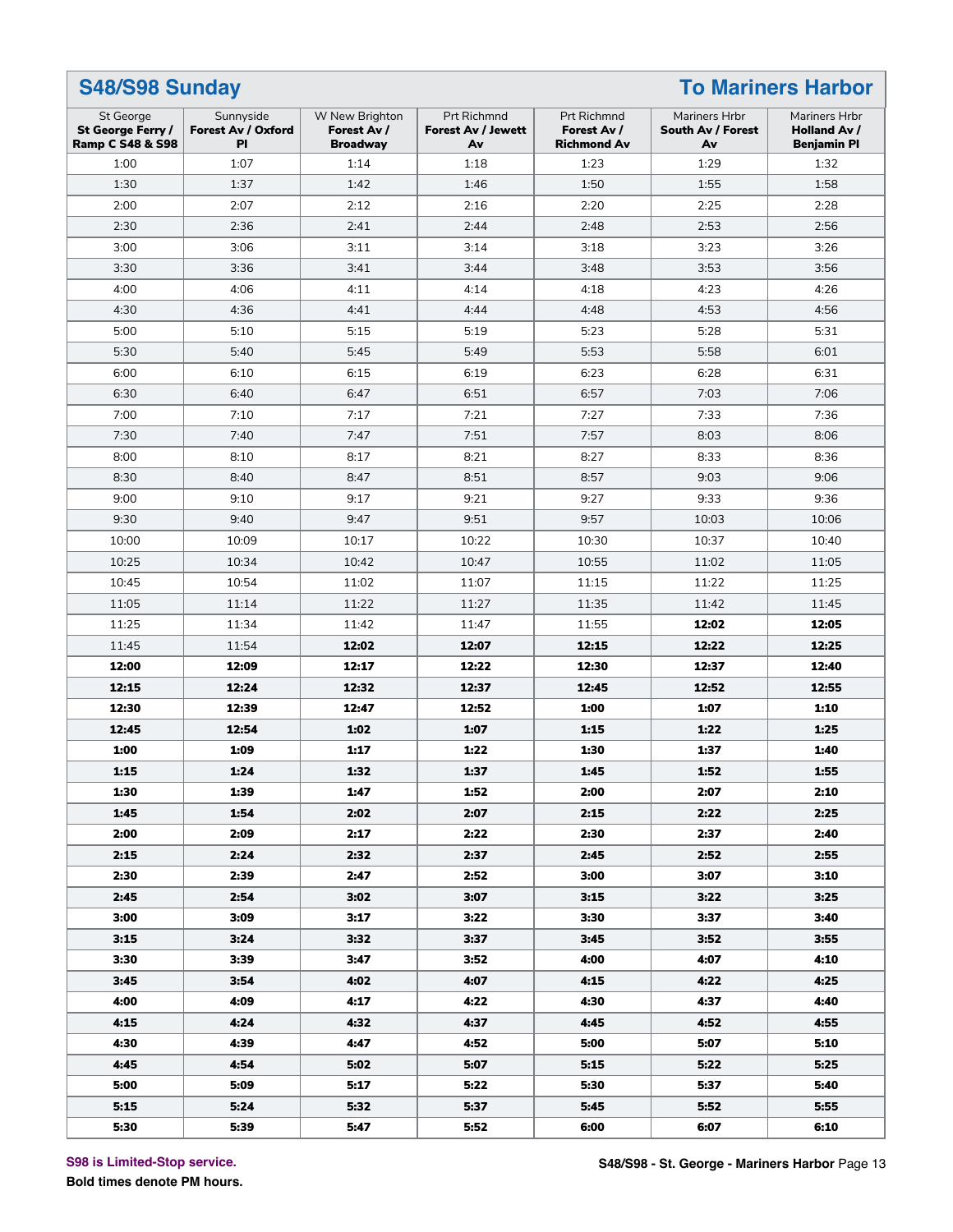| St George<br>St George Ferry /<br><b>Ramp C S48 &amp; S98</b> | Sunnyside<br>Forest Av / Oxford<br><b>PI</b> | W New Brighton<br>Forest Av /<br><b>Broadway</b> | Prt Richmnd<br><b>Forest Av / Jewett</b><br>Av | Prt Richmnd<br>Forest Av /<br><b>Richmond Av</b> | Mariners Hrbr<br>South Av / Forest<br>Av | Mariners Hrbr<br><b>Holland Av /</b><br><b>Benjamin PI</b> |
|---------------------------------------------------------------|----------------------------------------------|--------------------------------------------------|------------------------------------------------|--------------------------------------------------|------------------------------------------|------------------------------------------------------------|
| 5:45                                                          | 5:54                                         | 6:02                                             | 6:07                                           | 6:15                                             | 6:22                                     | 6:25                                                       |
| 6:00                                                          | 6:09                                         | 6:17                                             | 6:22                                           | 6:30                                             | 6:37                                     | 6:40                                                       |
| 6:15                                                          | 6:24                                         | 6:32                                             | 6:37                                           | 6:45                                             | 6:52                                     | 6:55                                                       |
| 6:30                                                          | 6:39                                         | 6:47                                             | 6:52                                           | 7:00                                             | 7:07                                     | 7:10                                                       |
| 7:00                                                          | 7:09                                         | 7:17                                             | 7:22                                           | 7:30                                             | 7:37                                     | 7:40                                                       |
| 7:01                                                          | 7:10                                         | 7:18                                             | 7:23                                           | 7:31                                             | 7:38                                     | 7:41                                                       |
| 7:30                                                          | 7:39                                         | 7:47                                             | 7:52                                           | 8:00                                             | 8:06                                     | 8:09                                                       |
| 8:00                                                          | 8:09                                         | 8:17                                             | 8:21                                           | 8:28                                             | 8:34                                     | 8:37                                                       |
| 8:30                                                          | 8:39                                         | 8:47                                             | 8:51                                           | 8:58                                             | 9:04                                     | 9:07                                                       |
| 9:00                                                          | 9:09                                         | 9:17                                             | 9:21                                           | 9:28                                             | 9:34                                     | 9:37                                                       |
| 9:30                                                          | 9:39                                         | 9:47                                             | 9:51                                           | 9:58                                             | 10:04                                    | 10:07                                                      |
| 10:00                                                         | 10:09                                        | 10:17                                            | 10:21                                          | 10:28                                            | 10:34                                    | 10:37                                                      |
| 10:30                                                         | 10:39                                        | 10:47                                            | 10:51                                          | 10:58                                            | 11:04                                    | 11:07                                                      |
| 11:00                                                         | 11:09                                        | 11:17                                            | 11:21                                          | 11:28                                            | 11:34                                    | 11:37                                                      |
| 11:30                                                         | 11:38                                        | 11:46                                            | 11:50                                          | 11:54                                            | 12:00                                    | 12:03                                                      |
| 12:00                                                         | 12:08                                        | 12:16                                            | 12:20                                          | 12:24                                            | 12:30                                    | 12:33                                                      |
| 12:30                                                         | 12:38                                        | 12:46                                            | 12:50                                          | 12:54                                            | 1:00                                     | 1:03                                                       |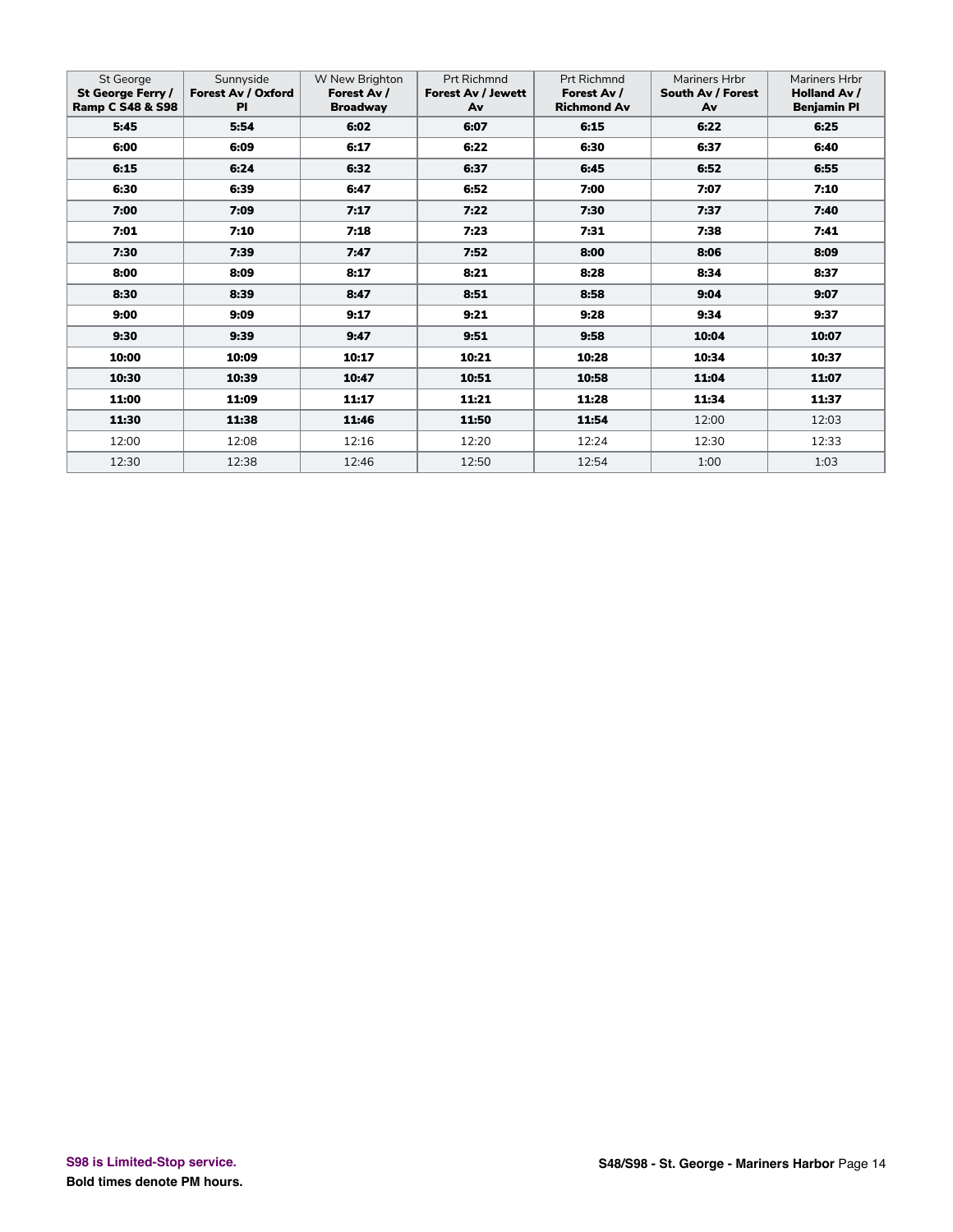# S<sup>48</sup>/S98 **Bus Timetable**



St. George - Mariners Harbor via Forest Av Local and Limited-Stop Service Effective June 26, 2022

For accessible subway stations, travel directions and other information: **Visit www.mta.info or call us at 511**

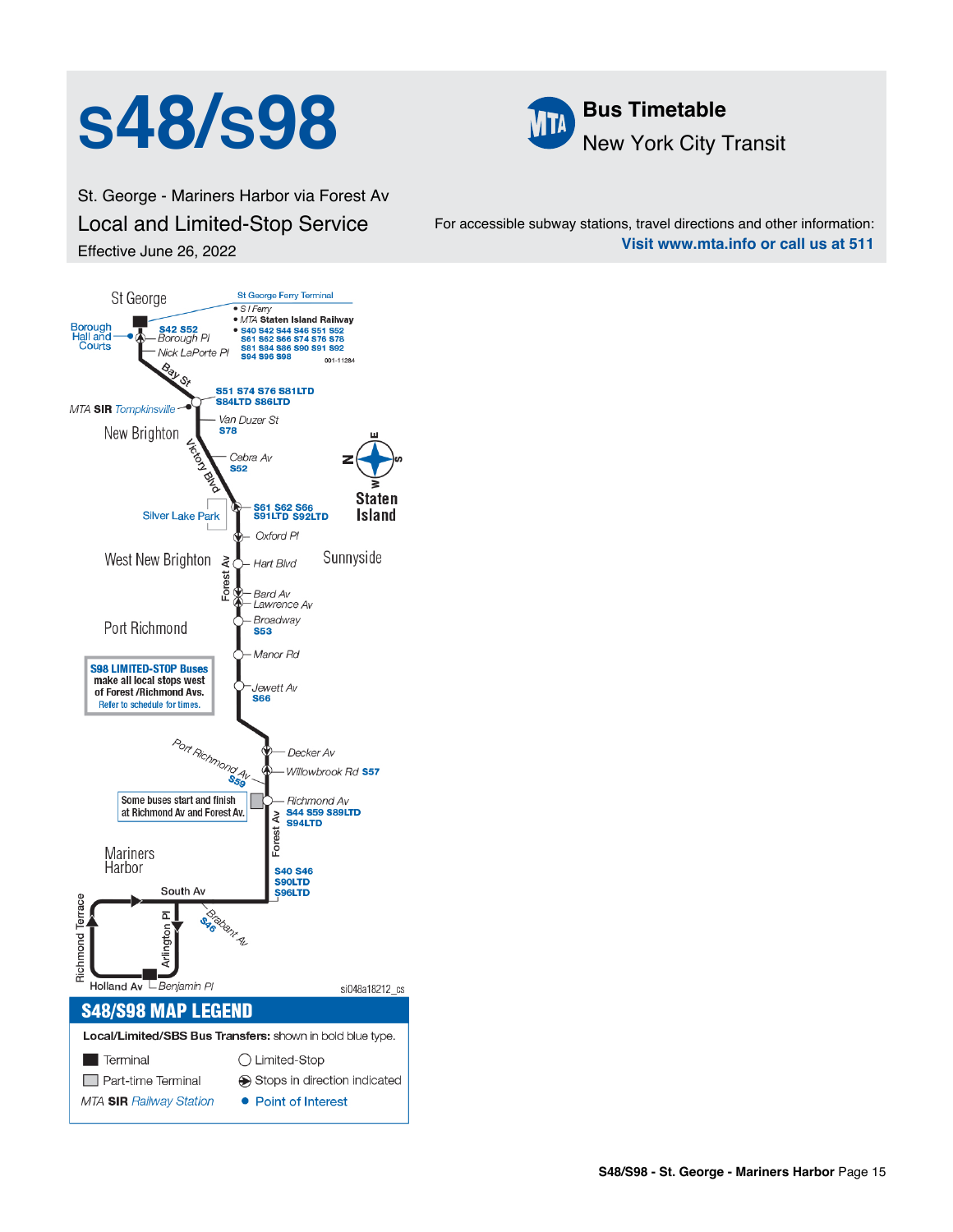**Fares** – MetroCard® is accepted for all MTA New York City trains (including Staten Island Railway - SIR), and, local, Limited-Stop and +SelectBusService buses (at MetroCard fare collection machines). Express buses only accept 7- Day Express Bus Plus MetroCard or Pay-Per-Ride MetroCard. All of our buses and +SelectBusService Coin Fare Collector machines accept exact fare in coins. Dollar bills, pennies, and half-dollar coins are not accepted. OMNY is the MTA's new fare payment system. Use your contactless card or smart device to pay the fare on buses and subways. Visit omny.info for details of the rollout.

**Free Transfers** – Unlimited Ride MetroCard permits free transfers to all but our express buses (between subway and local bus, local bus and local bus etc.) Pay-Per-Ride MetroCard allows one free transfer of equal or lesser value if you complete your transfer within two hours of the time you pay your full fare with the same MetroCard. If you pay your local bus fare with coins, ask for a free electronic paper transfer to use on another local bus.

**Reduced-Fare Benefits** – You are eligible for reduced-fare benefits if you are at least 65 years of age or have a qualifying disability. Benefits are available (except on peak-hour express buses) with proper identification, including Reduced-Fare MetroCard or Medicare card.

**Children** – The subway, SIR, local, Limited-Stop, and +SelectBusService buses permit up to three children, 44 inches tall and under to ride free when accompanied by an adult paying full fare.

**Terms and Conditions** – Fares and MetroCard use are subject to applicable tariffs and conditions of use.

### **Bus Operator Apple Award**

If you think your bus operator deserves an Apple Award--our special recognition for this service, courtesy and professionalism-- go to mta.info/customer-feedback or call 511 and give us the badge or bus number.

### **Holiday Service 2022**

**Reduced weekday service operates on:** Martin Luther King Day\*, Day After Thanksgiving\*.

**Saturday service operates on:** Presidents Day\*, Independence Day, Dec 26.

**Sunday service operates on:** Memorial Day, Labor Day, Thanksgiving Day, Christmas Day+, New Years Day+.

\* Special schedules for these days will be available at [mta.info](https://new.mta.info/) for express routes only.

+ Service information for the day preceding this holiday or holiday weekend will be provided on [mta.info](https://new.mta.info/), and on service notices posted on buses.

Information in this timetable is subject to change without notice. Traffic conditions and weather can affect running time.

| <b>Travel Help and Information</b>                     | <b>IF YOU SEE</b><br><b>SOMETHING, SAY</b><br><b>SOMETHING.</b>                                         |  |
|--------------------------------------------------------|---------------------------------------------------------------------------------------------------------|--|
| One MTA<br>511<br>One Number.<br>Call 511 and say MTA. | Be suspicious of<br>anything<br>unattended.<br>Tell a cop, an MTA<br>employee or call<br>1-888-692-7233 |  |
| TTY/TDD users only 711                                 | (1-888-NYC-SAFE).                                                                                       |  |
| <b>Online:</b> www.mta.info                            |                                                                                                         |  |

**Filing a Title VI Complaint** – MTA New York City Transit ("NYC Transit") and<br>MTA Bus Company are committed to providing non-discriminatory service to<br>ensure that no person is excluded from participation in, or denied the

To request more information about Title VI or to submit a written complaint if you believe that you have been subjected to discrimination, you may contact NYC<br>Transit's Office of Equal Employment Opportunity, 130 Livingston Street, 3rd Floor,<br>Brooklyn, NY 11201.

In addition to your right to file a complaint with NYC Transit and MTA Bus<br>Company, you have the right to file a Title VI complaint with the U.S. Department<br>of Transportation, Federal Transit Administration, Office of Civi